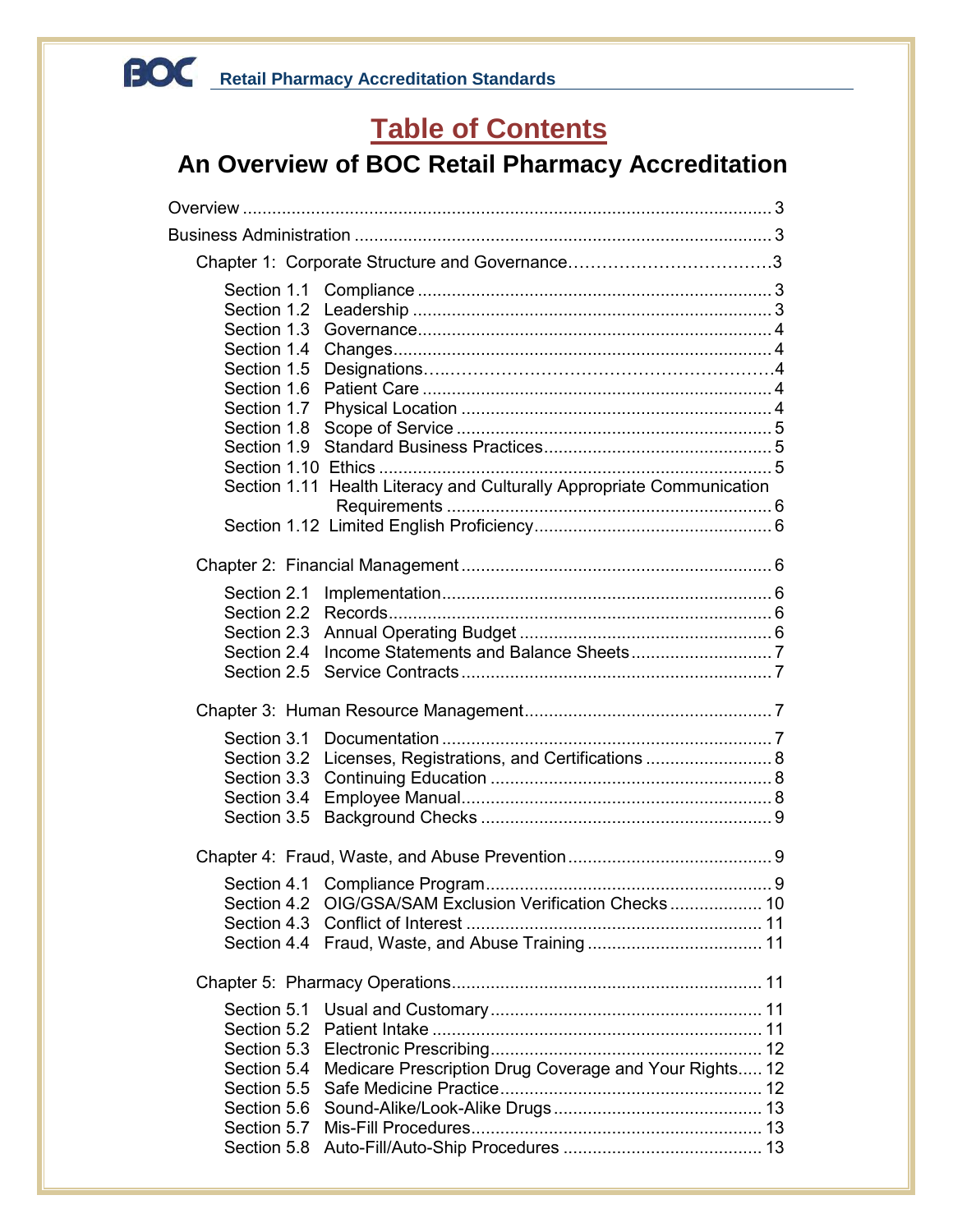| Section 5.11 |                                                                          |  |
|--------------|--------------------------------------------------------------------------|--|
| Section 5.12 |                                                                          |  |
| Section 5.13 | Pharmacy-to-Pharmacy Drug Transfers  14                                  |  |
| Section 5.14 |                                                                          |  |
| Section 5.15 |                                                                          |  |
| Section 5.16 | Non-Resident Pharmacy Delivery Procedures 15                             |  |
| Section 5.17 |                                                                          |  |
| Section 5.18 |                                                                          |  |
| Section 5.19 |                                                                          |  |
|              |                                                                          |  |
|              |                                                                          |  |
|              |                                                                          |  |
|              |                                                                          |  |
|              |                                                                          |  |
|              | Chapter 7: Product Information, Delivery, and Documentation 17           |  |
|              |                                                                          |  |
|              |                                                                          |  |
|              |                                                                          |  |
|              |                                                                          |  |
|              |                                                                          |  |
|              |                                                                          |  |
|              |                                                                          |  |
|              |                                                                          |  |
|              |                                                                          |  |
|              |                                                                          |  |
|              |                                                                          |  |
| Section 9.1  |                                                                          |  |
| Section 9.2  |                                                                          |  |
|              |                                                                          |  |
|              |                                                                          |  |
|              |                                                                          |  |
|              | Section 9.6 Medication Therapy Management (MTM) 22                       |  |
|              |                                                                          |  |
|              |                                                                          |  |
|              |                                                                          |  |
|              |                                                                          |  |
|              |                                                                          |  |
|              |                                                                          |  |
|              | Chapter 12: Durable Medical Equipment, Prosthetics, Orthotics & Supplies |  |
|              |                                                                          |  |
|              |                                                                          |  |
|              |                                                                          |  |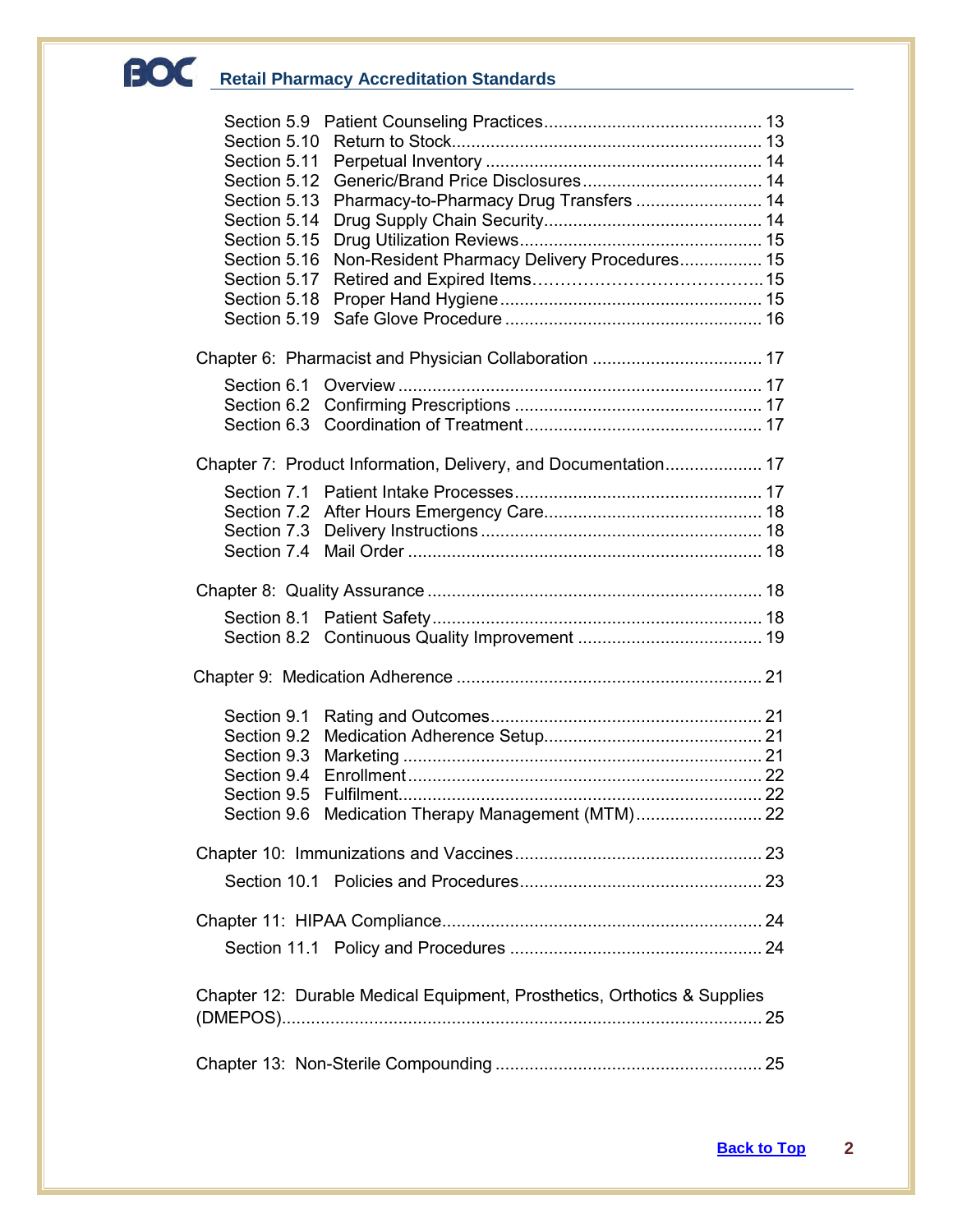### **An Overview of BOC Retail Pharmacy Accreditation**

*The Board of Certification/Accreditation (BOC) Retail Pharmacy Accreditation Standards, inclusive of the U.S. Department of Health and Human Services (HHS), the Food and Drug Administration (FDA), Drug Enforcement Agency (DEA) and Insurance Provider Manuals, are developed to assure the public of the availability of comprehensive pharmaceutical services, consistent with federal, state and local laws and regulations.*

*Pharmacy and Medicare Part D Accreditation is provided under the deemed authority granted to BOC as an accrediting organization by the Centers for Medicare & Medicaid Services (CMS) and third-party insurance carriers. BOC requires that all accredited pharmacies submit any documentation necessary to reflect continued compliance with the standards at the time of annual renewal. Accredited pharmacies are required to reapply every three years. Pharmacy and Medicare Part D Accreditation is available in conjunction with DMEPOS accreditation or as a stand-alone accreditation.*

*The Pharmacy must follow HHS, CMS, DEA, FDA and the respective state Board of Pharmacy standards as well as the following BOC Pharmacy Accreditation Standards.* 

*Pharmacy services encompass the provision of community retail and long-term care (LTC) pharmacies.*

### **Business Administration**

### *Chapter 1 - Corporate Structure and Governance*

*Section 1.1 - Compliance*

The Pharmacy complies with all federal, state and local laws and is a legally constituted entity in the state in which it is located. When applicable, the organization must have a corporate charter and governing body that sets policy for the entity.

#### *Section 1.2 - Leadership*

The organization must have one or more individuals who perform leadership functions with the authority, responsibility and accountability to direct the organization and its key activities. The organization must identify those individuals who serve as its leadership and management. The leadership must ensure that the organization complies with these standards, as well as all other applicable laws and regulations, and that its programs and services meet patient needs. The Pharmacy must submit an organizational chart indicating the lines of authority and accountability.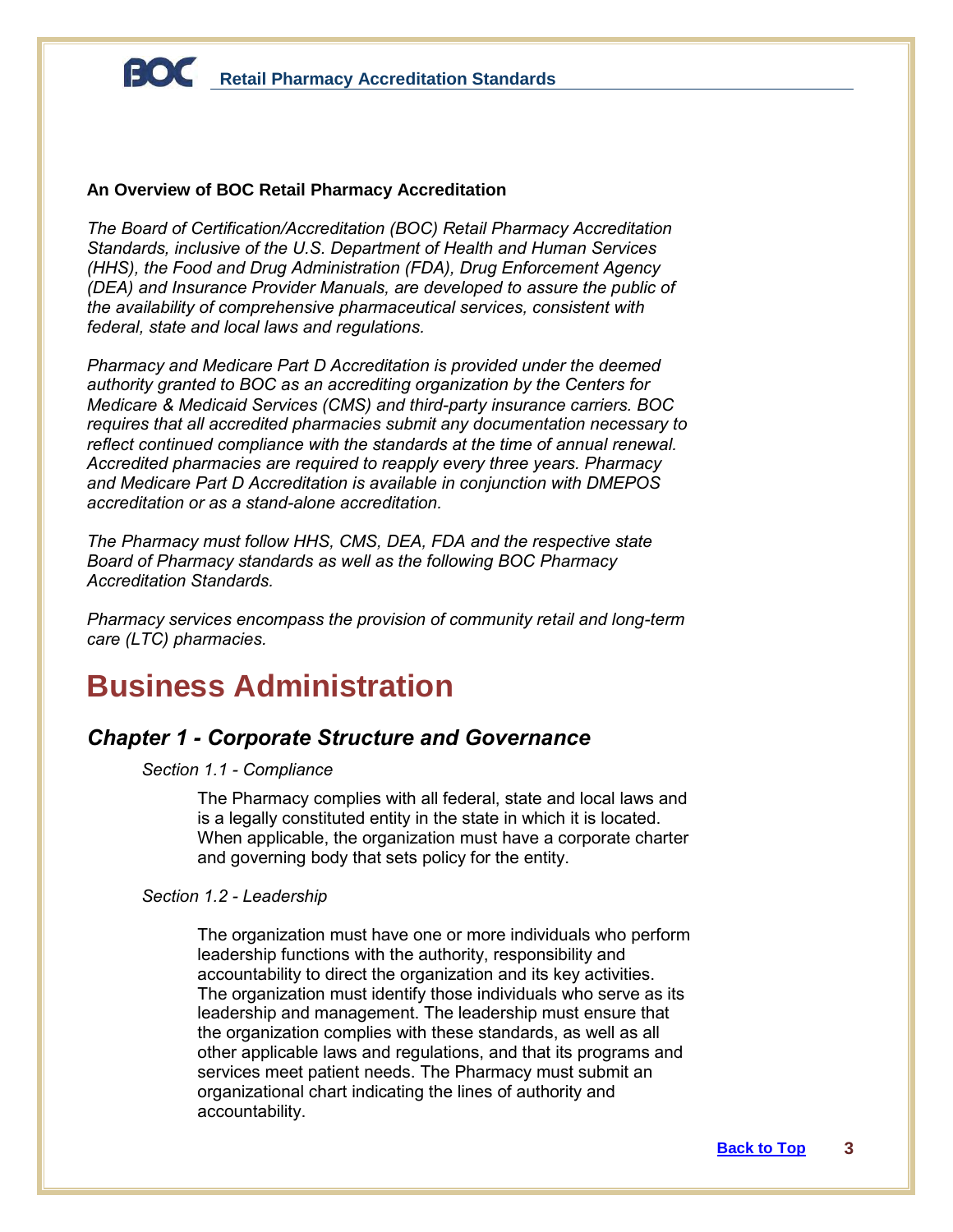

### *Section 1.3 - Governance*

Governance defines responsibilities in writing, provides for organizational management and planning, approves the written scope of services for the organization, selects the Pharmacist-In-Charge, provides for the resources necessary to maintain safe quality care and works with other leaders to annually evaluate the organization's performance in relation to its mission, vision and goals.

### *Section 1.4 - Changes*

The Pharmacy agrees to notify BOC of any changes in ownership, corporate officers/structure or Pharmacist-In-Charge within 30 days of hiring or termination.

### *Section 1.5 - Designations*

The Pharmacy must have a designated Pharmacist-In-Charge and a **Compliance Officer** to assure compliance with applicable laws and regulations. These individuals must be identifiable by employees and patients to enable contact if issues or concerns arise.

### *Section 1.6 - Patient Care*

The Pharmacy's policies and procedures must be designed to promote the provision of high-quality patient care in compliance with all applicable federal and state laws, regulations, professional certification guidelines (e.g. FDA, DEA, HHS, HIPAA, ADA and OSHA) and pharmacist scope of practice.

### *Section 1.7 - Physical Location*

Section 1.7.1: The Pharmacy must maintain a **physical facility** on an appropriate site. The location must be at least 200 square feet and must contain space for storing business records, including the pharmacy's delivery, maintenance, financial and patient communication records.

Section 1.7.2: When a Pharmacy has multiple locations, each location must meet the respective state Board of Pharmacy regulations and be licensed and accredited as a separate pharmacy. In the case of a multi-site pharmacy, records may be stored and maintained at a centralized location.

Section 1.7.3: The Pharmacy must permit HHS, DEA, FDA or their agents and state Board of Pharmacy inspections to conduct on-site inspections to ensure the Pharmacy's compliance. The pharmacy location must be accessible to patients during

**Compliance Officer:** An employee or

contracted individual whose responsibilities include ensuring that the company follows outside regulatory requirements and internal policies.

**A post office box or commercial mailbox is not considered a physical facility.**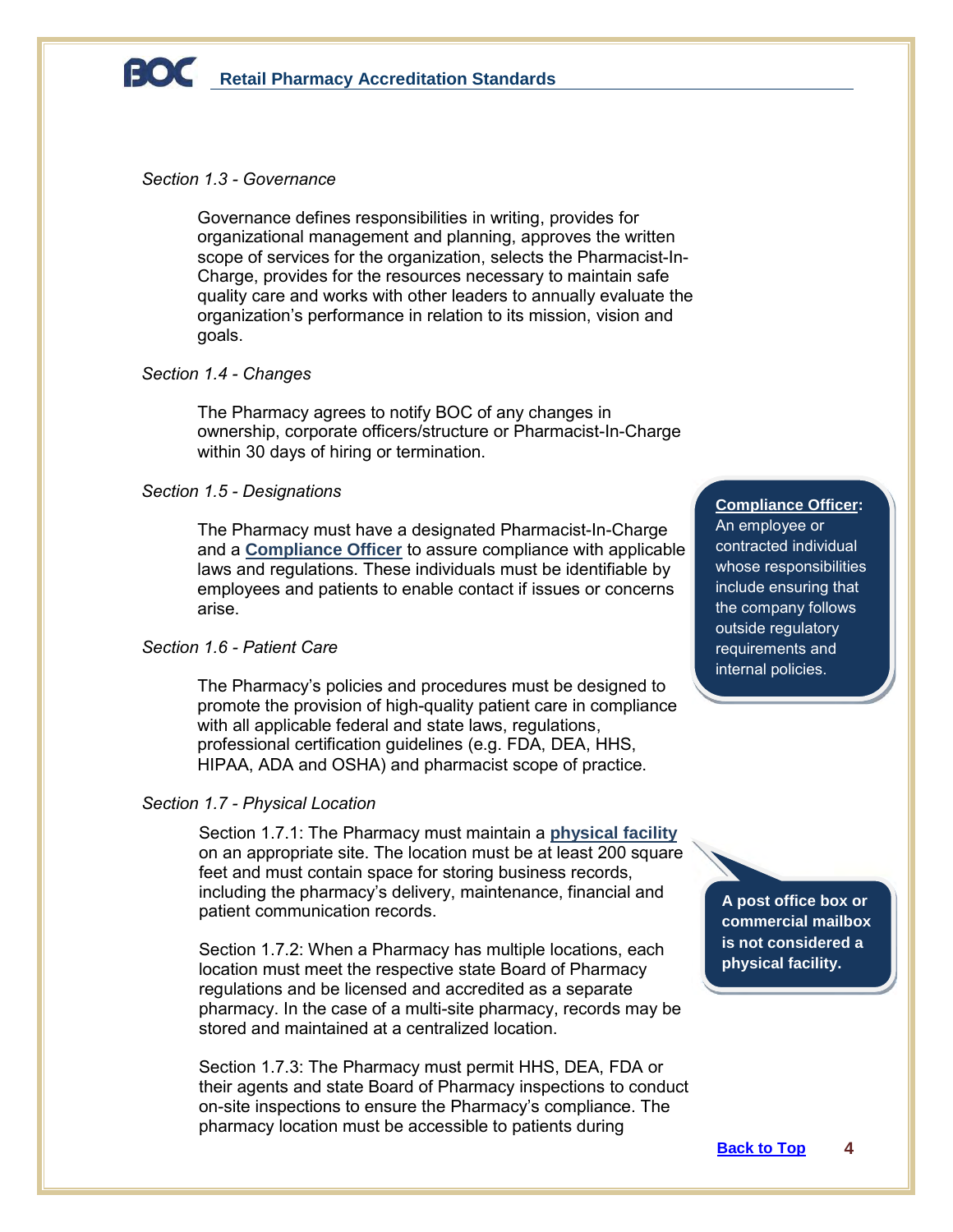reasonable business hours and maintain a visible sign and posted hours of operation. If the pharmacy is a "Closed" Long Term Care or an infusion pharmacy, patients do not have access to the pharmacy as products are delivered to the patient or a facility. When required by the respective state, pharmacy and pharmacist licenses must be maintained and displayed in the pharmacy.

Section 1.7.4: The Pharmacy must maintain a primary business telephone listed under the name of the business in a local directory or a toll-free number available through directory assistance. The exclusive use of a beeper, answering machine, answering service or cell phone during posted business hours is prohibited.

Section 1.7.5: The Pharmacy must inform BOC when a new location is opened.

### *Section 1.8 - Scope of Service*

Section 1.8.1: The Pharmacy receiving payment must be the entity furnishing and billing for the items and services.

Section 1.8.2: Pharmacies must have individuals on staff to support the specialties, products and services provided. The professional staff must be employed by the Pharmacy as W-2 or 1099 employees (e.g. Pharmacists, Pharmacy Technicians, Registered Nurses, Physician Assistants, Certified Nurse Practitioners). Current licenses and/or certifications must be displayed in the Pharmacy. Evidence must be available to verify licenses and certification are valid.

Section 1.8.3: All 1099 employees must have a HIPAA Business Associate Agreement on file.

### *Section 1.9 - Standard Business Practices*

Section 1.9.1: The Pharmacy must have a comprehensive liability insurance policy in the amount set by the state pharmacy board. If a Pharmacy compounds patented or proprietary compounds, the insurance must also cover product liability and completed operations. Failure to maintain required insurance at all times will result in revocation of the pharmacy's accreditation. BOC must be listed as a certificate holder.

### *Section 1.10 – Ethics*

Section 1.10.1: The Pharmacy and its staff must subscribe to the respective state Board of Pharmacy ethical statements respective to pharmacy or professional categories, credentials or licensure. The Pharmacy must recognize its responsibility to patients.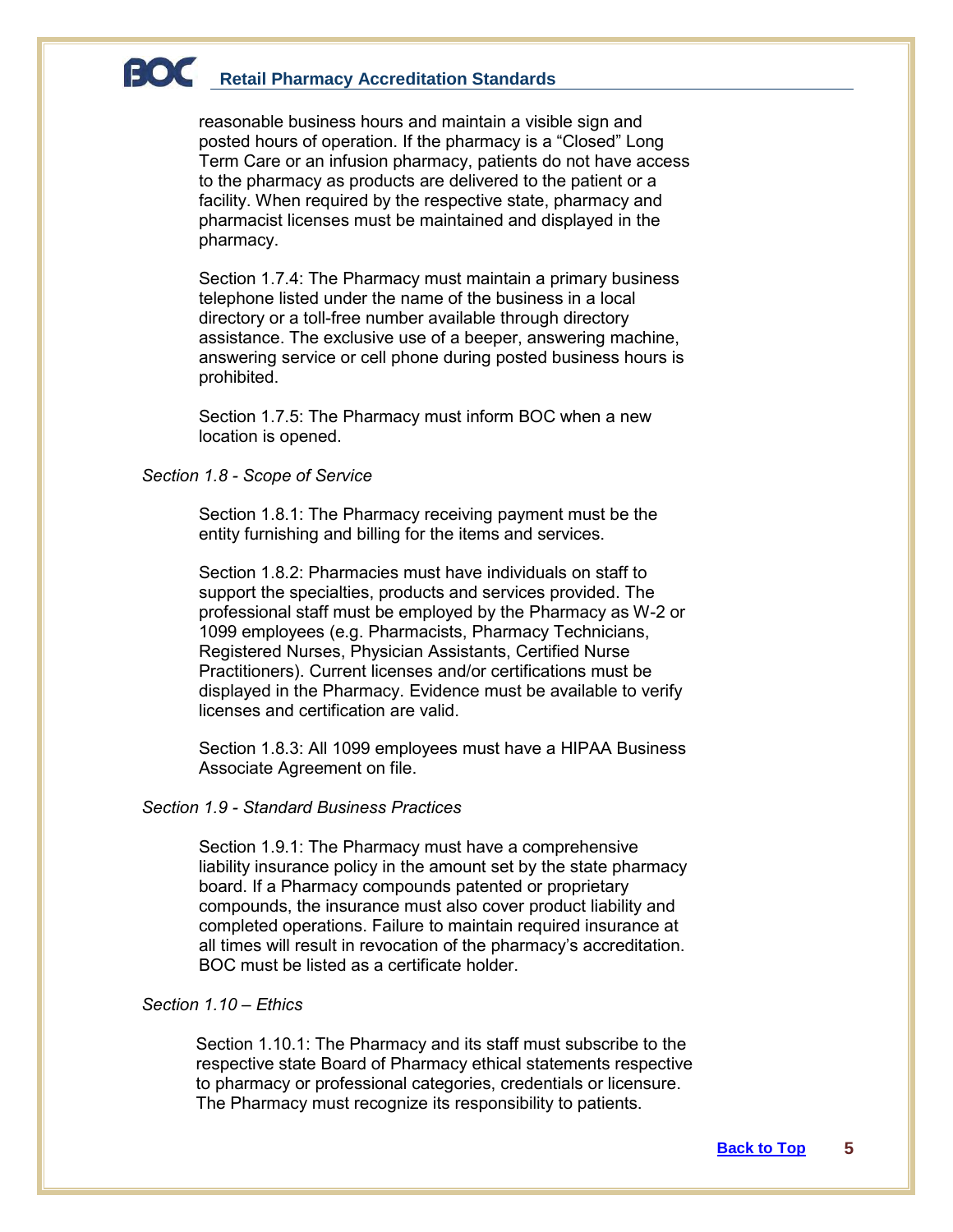

*Section 1.11 - Health Literacy and Culturally Appropriate Communication Requirements*

> Section 1.11.1: The Pharmacy shall ensure procedures are developed to assist with a form of communication the patient can understand.

*Section 1.12 - Limited English Proficiency*

Section 1.12.1: The Pharmacy must have the means to communicate with patients who have limited English proficiency.

### *Chapter 2 - Financial Management*

#### *Section 2.1 - Implementation*

The Pharmacy must implement financial management practices that ensure accurate accounting and billing to CMS, third-party payors and patients. Financial records must be accurate, complete and current. Records (i.e. QuickBooks, Peachtree, pharmacy computer system) must reflect cash or accrual based accounting practices. The accounting system must maintain a mechanism to track actual revenues and expenses. The Pharmacy must maintain accounts that link products and services to the patient and revenues and expenses on an ongoing basis related to patient services.

### *Section 2.2 - Records*

The Pharmacy agrees to produce records as requested by the BOC site surveyor for the purpose of completing the site survey and proof of compliance with BOC Standards.

### *Section 2.3 - Annual Operating Budget*

Section 2.3.1: The Pharmacy must have an annual operating budget, as appropriate to the business' size and scope of services, to meet the needs of patients and maintain business operations. If the Pharmacy utilizes accounting software such as QuickBooks, Peachtree, etc. which can produce accurate records on demand, a formal budget is not required.

Section 2.3.2: Management must periodically review the business's actual financial performance in relation to the operating budget, making adjustments as necessary utilizing year-end projections on services and appropriate infrastructure to determine budget variance. A Certified Public Accountant's Quarterly Financial Statement is one method for meeting this requirement.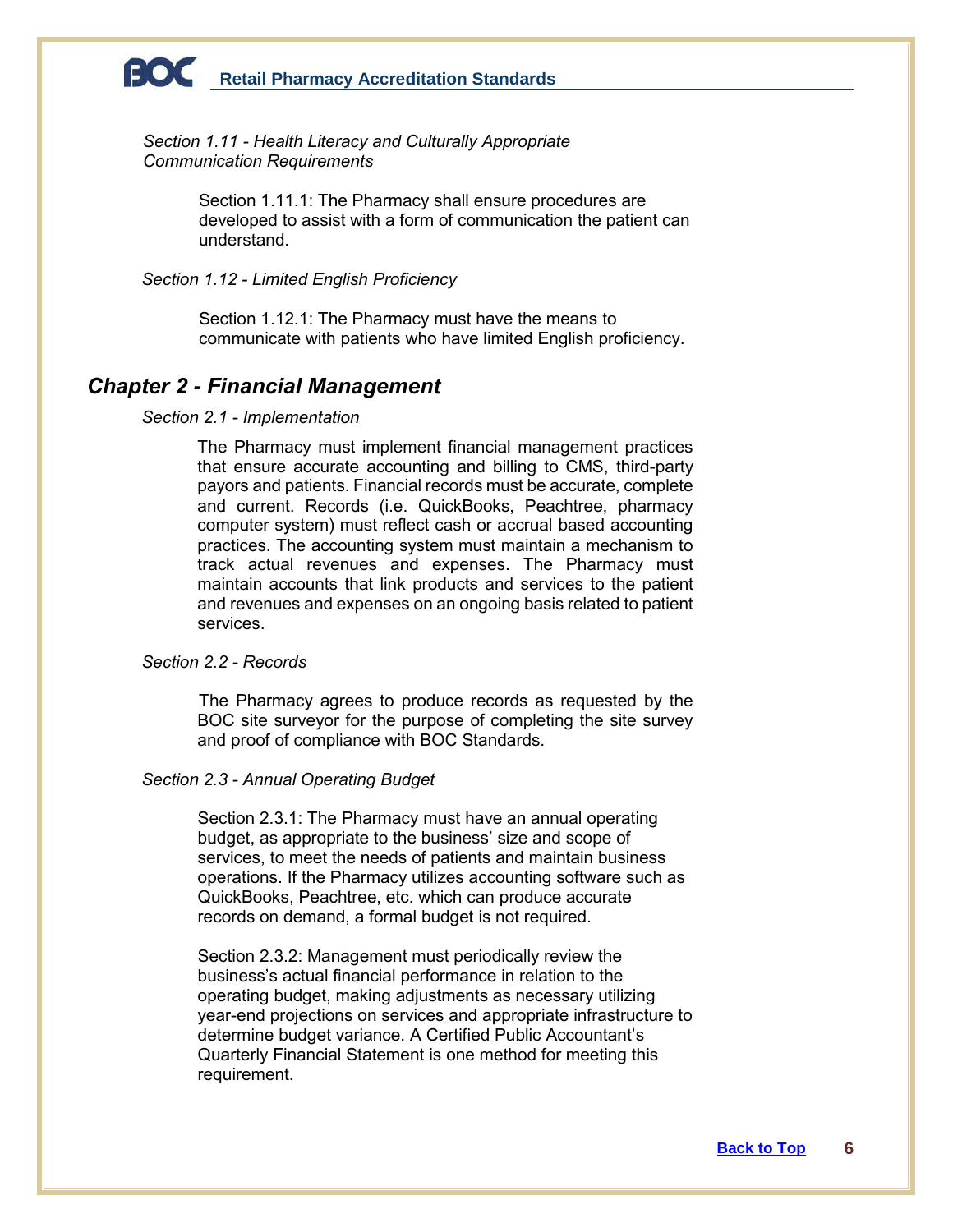### *Section 2.4 - Income Statements and Balance Sheets*

Section 2.4.1: The Pharmacy must periodically produce financial **Constant Constant Constant Constant Constant Constant Constant Constant Constant Constant Constant Constant Constant Constant Constant Constant Constant Cons** statements that include a balance sheet denoting the Pharmacy's assets and liabilities and an income statement reflecting the revenue earned over a specific time period. Guidelines for corporate balance sheets are provided by the **International Accounting Standards Committee (IASC)**.

### *Section 2.5 - Service Contracts*

Section 2.5.1: The Pharmacy must maintain **service contracts**, as needed. The Pharmacy should ensure that contracts specify job requirements, including policies and related qualifications for contracted personnel to include necessary licensures and certifications. The contracts must be signed by both parties with date of execution noted. Contracts include, but are not limited to:

- Drug Wholesaler Agreement
- 1099 licensed professionals (HIPAA Business Associate Agreement also required)
- Pharmacy Software Agreement
- Pharmacy Point of Sale (POS) agreement

### *Chapter 3 - Human Resource Management*

### *Section 3.1 - Documentation*

The Pharmacy must document the individual skills, qualifications, health assurances and number and types of personnel needed. The mission, scope, complexity of services, pharmaceuticals, compounds, equipment and products provided and, as required by applicable state and federal laws, define the number of personnel needed to operate the Pharmacy. This applies to all employees and contractors. The Pharmacy must maintain a **personnel file** on each employee. Contractors (1099 licensed professionals) who work with and around Protected Health Information (PHI) must have a signed Business Associate Agreement and annual FWA and HIPAA training documentation.

 *Section 3.1.1:* All Pharmacy Technicians must be competent to process and fill prescriptions for the Pharmacist's review. The Pharmacy must monitor performance in providing patient services. The Pharmacy must document personnel issues and how they are addressed within individual employee records. Procedures for contractors follow the same requirements.

http://www.iasplus.com/ standard/standard.htm

gov

**Service Contracts: Agreements** between the Pharmacy and outside entities to perform certain functions at an agreed price over a fixed period of time.

#### An employee personnel file *must* include:

- Name, address, phone number(s) and date of hire
- W-4, I-9 and other required tax forms
- Verification of employment eligibility, credentials and continuing education
- **Emergency contact** information
- **Documentation of** annual work performance
- Documentation of health assurance
- Criminal background check, as required by law
- Signed HIPAA associate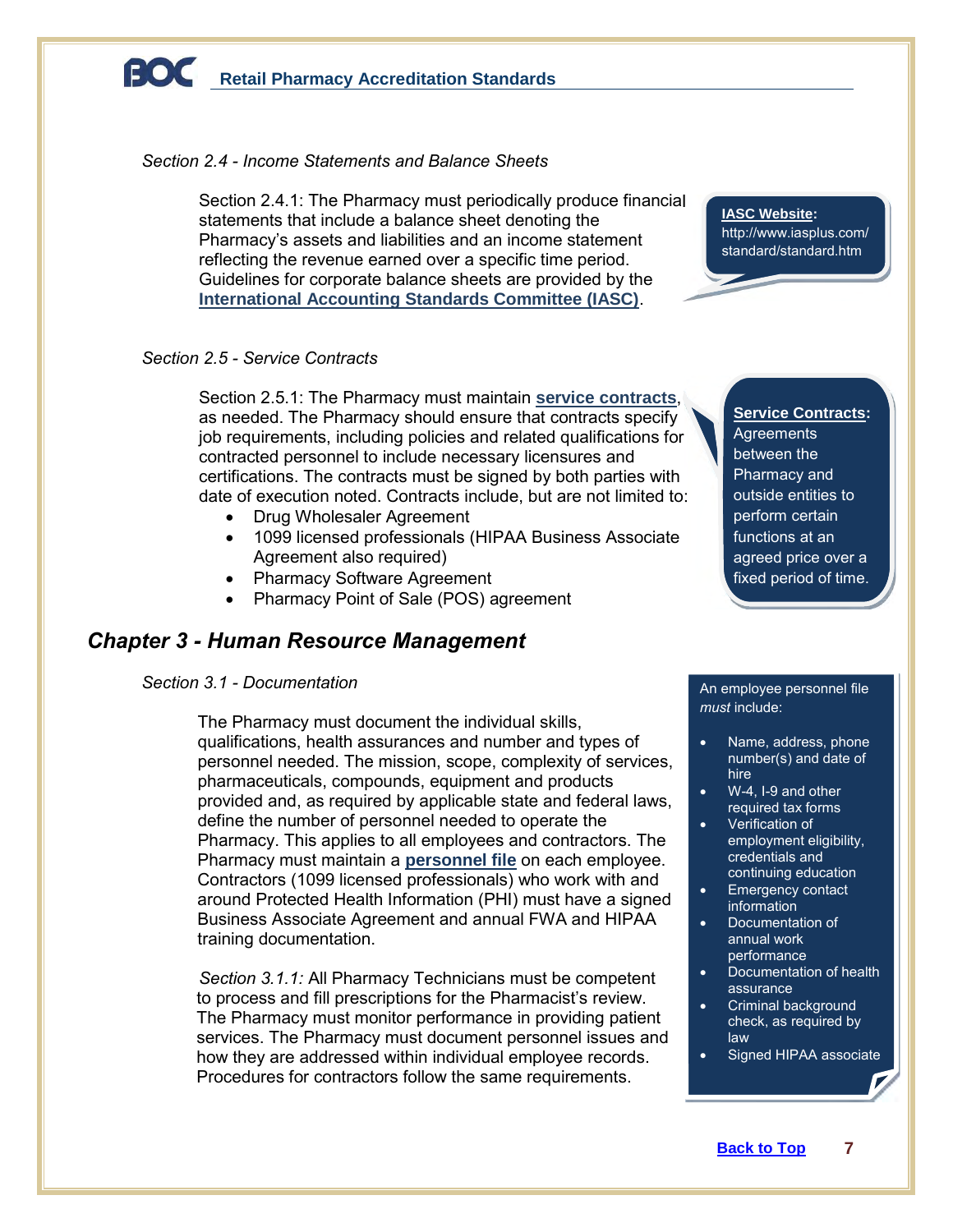### *Section 3.2 - Licenses, Registrations and Certifications*

Section 3.2.1: The Pharmacy must display all federal, state or local licenses, registrations or certifications of the Pharmacy and all personnel who maintain a license or certification. This includes:

- Pharmacy licenses (all state licenses)
- DEA license
- Pharmacist licenses (all state licenses)
- Pharmacist Intern licenses
- Pharmacy Technician certifications and/or licenses
- Registered Nurses

Section 3.2.2: Proof of license verification is required.

### *Section 3.3 - Continuing Education (CE)*

Section 3.3.1: The Pharmacy must develop, implement and maintain written or electronic staff education for all pharmacy employees, specific to the respective responsibilities and the individual tasks and services provided to patients. This education includes online courses.

Section 3.3.2: Pharmacist Continuing Education (ACPE) credits are maintained at the National Association for the Board of Pharmacies (NABP). Pharmacist must ensure sufficient CE credits are obtained to meet their state licensure requirement.

Section 3.3.3: Pharmacy Technician Continuing Education credits are maintained by the Pharmacy Technician Certification Board (PTCB). Certified Pharmacy Technicians must ensure sufficient CE credits are obtained to meet PTCB certification.

Section 3.3.4: Pharmacy staff annual education includes HIPAA Compliance; Fraud, Waste & Abuse; **OSHA** Bloodborne Pathogen; **OSHA** Hazard Communications; **OSHA** Fire Extinguisher and DEA Pseudoephedrine. Training should also include safe pharmacy practices, Continuous Quality Improvement program and pharmacy operational requirements for patient care.

### *Section 3.4 - Employee Manual*

Section 3.4.1: The Pharmacy must prepare and provide an Employee Manual/Handbook. Each employee must receive or have available the current copy of the manual. An Employee Manual should not be the Pharmacy's policy and procedure manual. The manual must include at a minimum:

- Americans with Disabilities Act
- Code of conduct and ethics

The supplier must conduct a workplace hazard assessment to ensure compliance with OSHA.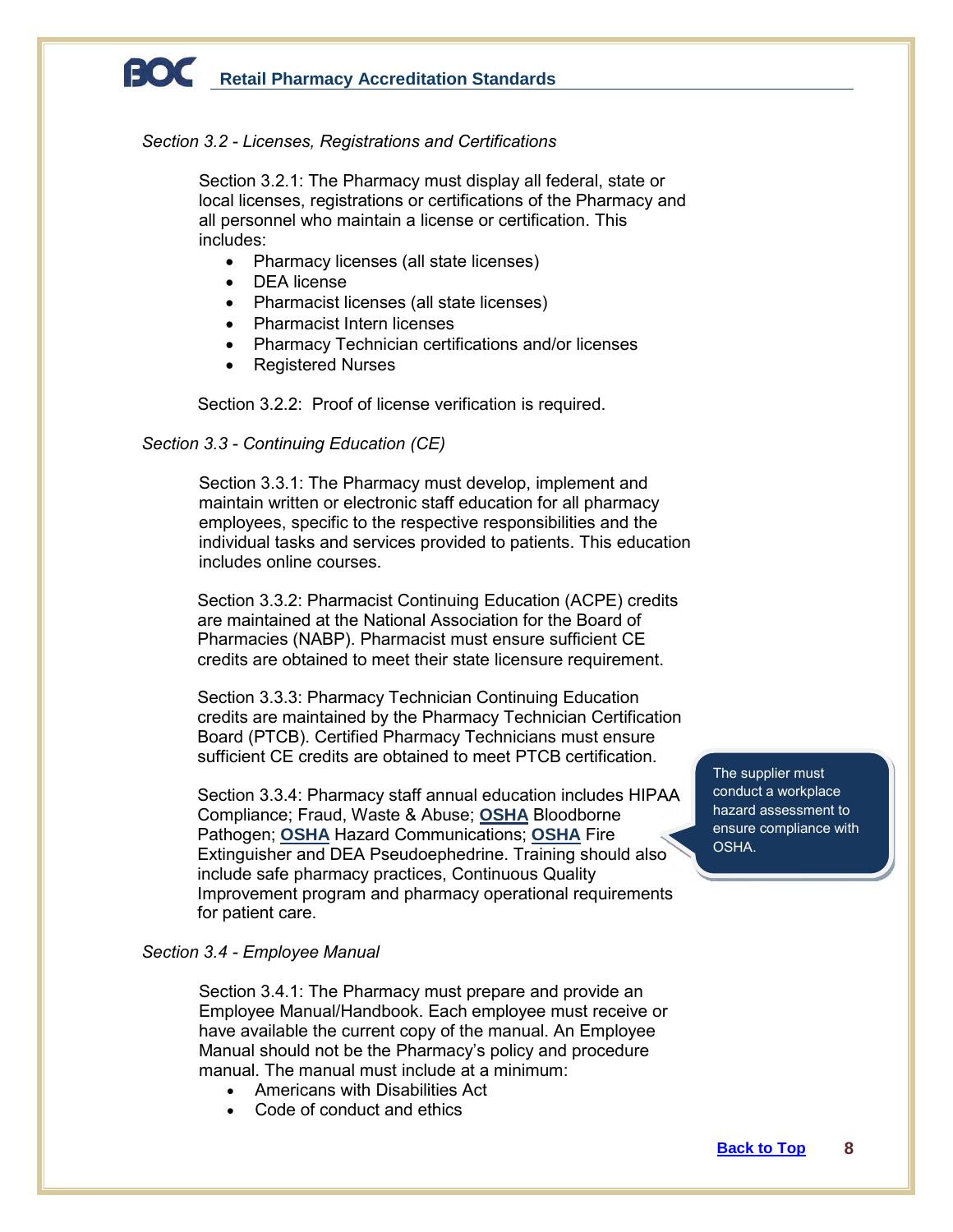- Confidential information requirements
- Emergency contacts
- Employee benefits
- Equal employment opportunity
- Health insurance
- Holidays
- Job descriptions for each position
- Pharmacy hours of business and closures
- Sexual harassment policy and reporting requirements

### *Section 3.5 - Background Checks*

Section 3.5.1: Criminal background checks are required for all employees at the time of employment. An individual who has a criminal record is not automatically disqualified from employment. However, leadership must look at the individual offense as related to the employee's job tasks to determine the risk (i.e. a criminal record for drug distribution would not be a good fit in a pharmacy).

Section 3.5.2: If the employee indicates they have no criminal record on their employment application, but the background check reveals a criminal history, this is grounds for termination.

### *Chapter 4 – Fraud, Waste and Abuse Prevention*

### *Section 4.1 – Compliance Program*

Section 4.1.1: The Fraud, Waste and Abuse (FWA) compliance program must, at a minimum, include the following core requirements:

- Written policies, procedures and standards of conduct
- Compliance officer, compliance committee and high level oversight
- Effective training and education
- Effective lines of communication
- Well-publicized disciplinary standards
- Effective system for routine monitoring and identification of compliance risks
- Procedures and system for prompt response to compliance issues

Section 4.1.2: The Pharmacy must maintain Fraud, Waste and Abuse policies and procedures to meet Medicare Part D standards. Required policies and procedures are:

- General compliance
- Fraud, waste and abuse
- Medicare prescription drug coverage and your rights
- Anti-kickback
- False claims submissions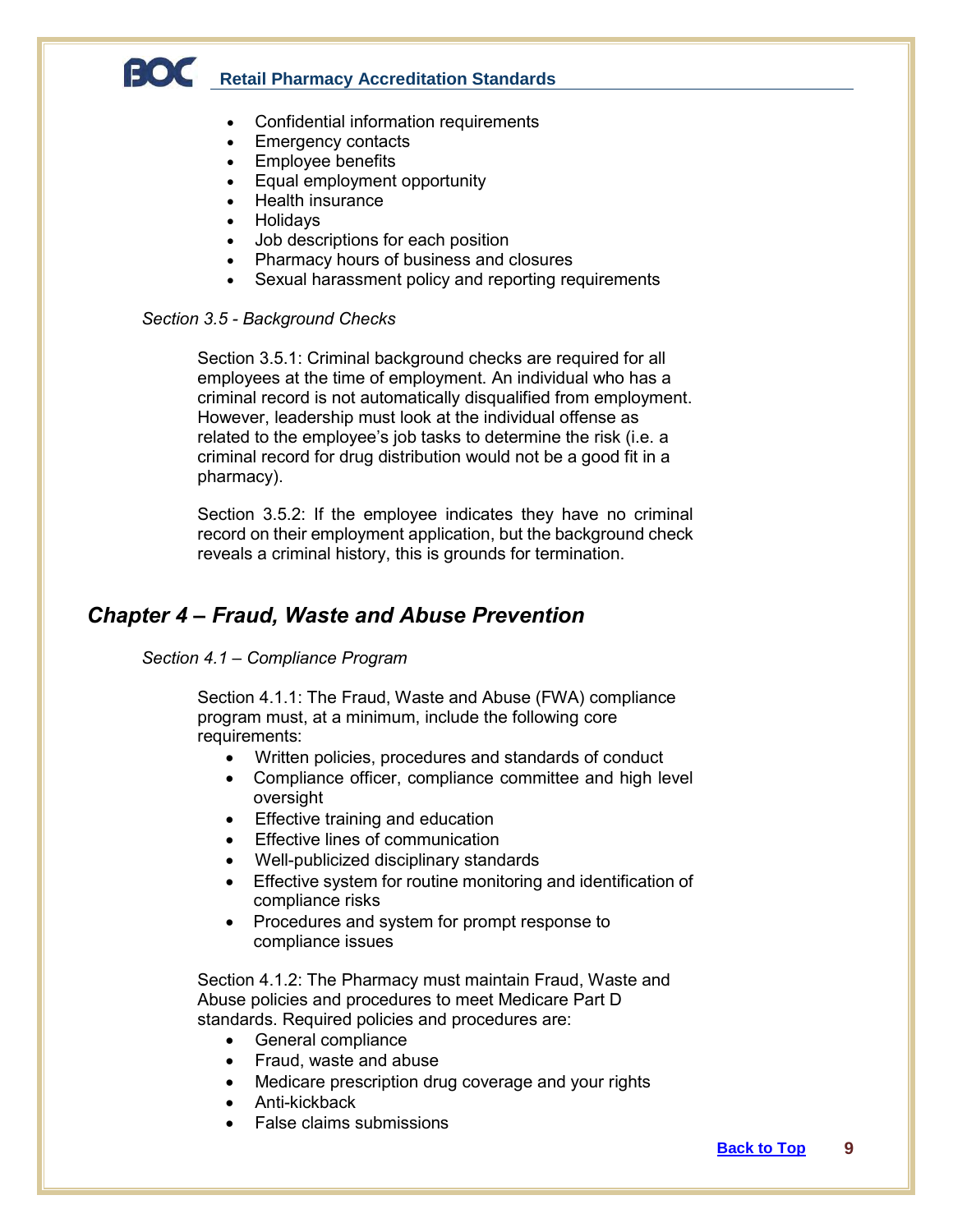- Whistleblower protection
- OIG/GSA/SAM exclusion verification
- **HHS Exclusion review process**
- Conflict of interest

Section 4.1.3: These policies and procedures must implement business practices to prevent and control fraud, waste and abuse by using procedures that articulate standards of conduct to ensure the organization's compliance with Pharmacy and Medicare Part D standards, applicable laws and regulations.

Section 4.1.4: Overutilization of services or other practices that, directly or indirectly, result in unnecessary cost to the Medicare Program. Waste is generally not considered to be caused by criminally negligent actions, but rather the misuse of resources.

Section 4.1.5: Medicare Prescription Drug Coverage and Your Rights. The policy and procedure must explain the process when a drug is not on the Part D formulary and the method to give the patient a CMS 10147 appeal document. The Pharmacy must post the CMS 10147 form in the public area of the facility.

Section 4.1.6: Anti-Kickback. The policy and procedure must explain what a kickback is, how to report a suspected violation and the restrictions of the Stark Law.

Section 4.1.7: False Claims Submissions. The policy and procedure must explain and define what a false claim is and the reporting procedures.

Section 4.1.8: Whistleblower Protection. The policy and procedure must provide a clear process for receiving and managing issues and concerns of internal staff when a suspected violation is reported. The procedure must include measures to protect the individual who is making the report.

#### *Section 4.2 – OIG/GSA/SAM Exclusion Verification Checks*

*Section 4.2.1:* The Pharmacy must conduct monthly Exclusion Verification Checks with all three federal exclusion lists. No person or company associated with the Pharmacy that is on any exclusion list may work in, for or with the Pharmacy in any capacity. Proof of monthly exclusion reports must be maintained and available for review for 10 years.

*Section 4.2.2:* Federal exclusion lists are maintained by the following federal entities:

- OIG Health and Human Services, Office of the Inspector General (provides oversight to the U.S. healthcare system)
- GSA General Services Administration (purchases all equipment and supplies for the U.S. government)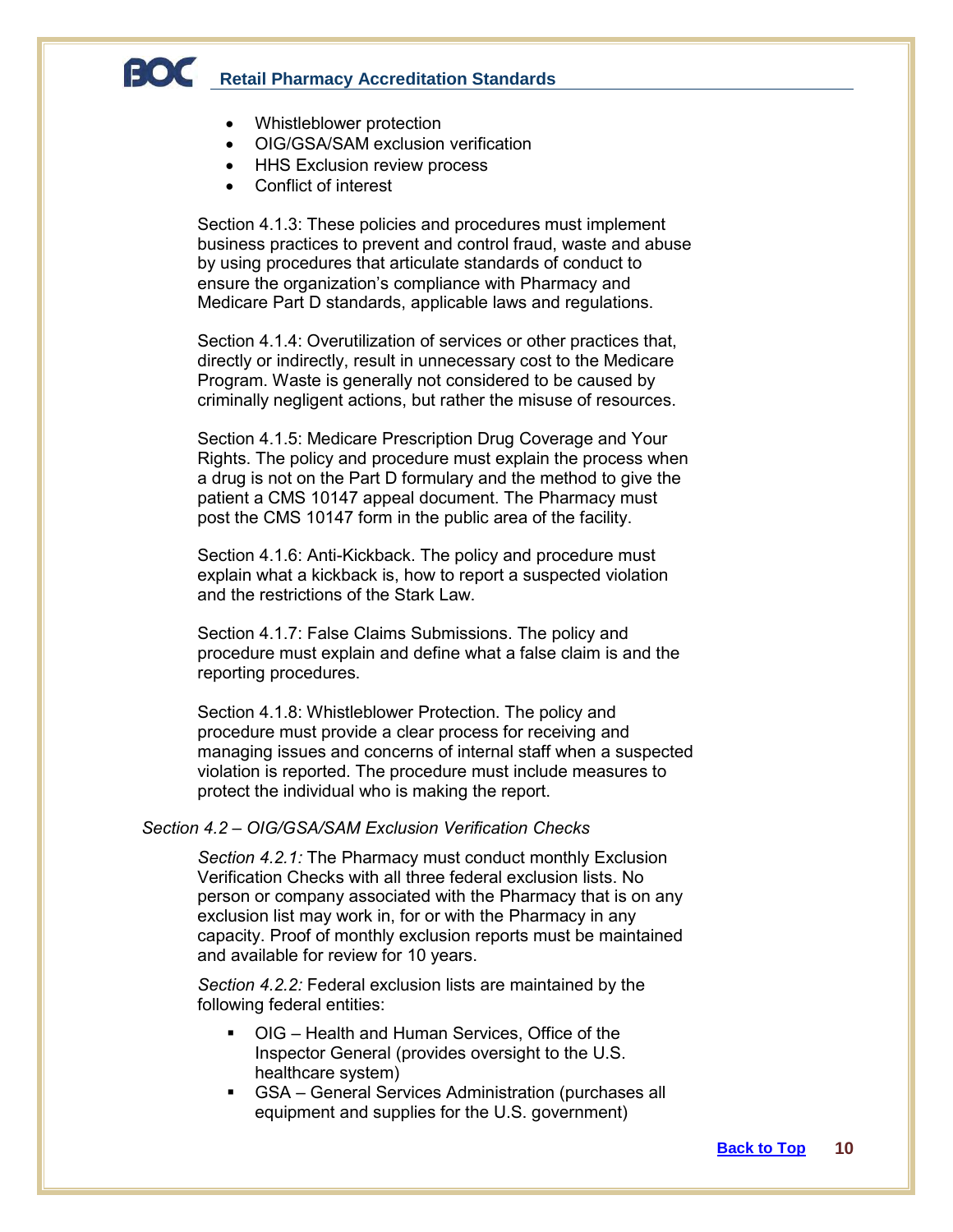■ SAM – System of Awards Management (U.S. Contracting Officers list)

### *Section 4.3 – Conflict of Interest*

*Section 4.3.1:* The policy and procedure must define a Conflict of Interest and the expectations of management, staff and 1099 employees. Every owner, member of a board of directors, professional staff and general workforce must sign a Conflict of Interest Certification which declares the individual has no financial or employment conflict with their current position.

### *Section 4.4 – Fraud, Waste and Abuse Training*

Section 4.4.1: The Compliance Officer must train and educate employees, contractors and agents on compliance policies, procedures, internal monitoring and reporting of deficiencies. All employees who have direct or indirect access to medication dispensing and billing must complete annual Fraud, Waste and Abuse Training that meets or exceeds the Medicare Part D FWA Training requirements.

Section 4.4.2: A training log must be signed by each trainee and a FWA Training Certificate must be placed in the individual's personnel folder. These records must be available for surveyors and Medicare Part D inspectors and auditors.

Section 4.4.3: Management must document and keep records regarding compliance efforts (e.g. training, situations and actions taken).

### *Chapter 5 – Pharmacy Operations*

### *Section 5.1 – Usual and Customary*

Section 5.1.1: The Pharmacy shall have a procedure to develop and establish a medication's or product's Usual and Customary (U&C) price. The U&C is commonly referred to as the cash price for the product.

Section 5.1.2: The U&C pricing is submitted to insurance companies for reimbursements. The procedure must restrict cash patients from receiving a lower fee.

### *Section 5.2 – Patient Intake*

Section 5.2.1: The Pharmacy must have a procedure established to receive new patients and gather all of the demographic, medical and insurance information.

Section 5.2.2: The Pharmacy must have procedures in place for partial filling of prescriptions and follow-up processes to ensure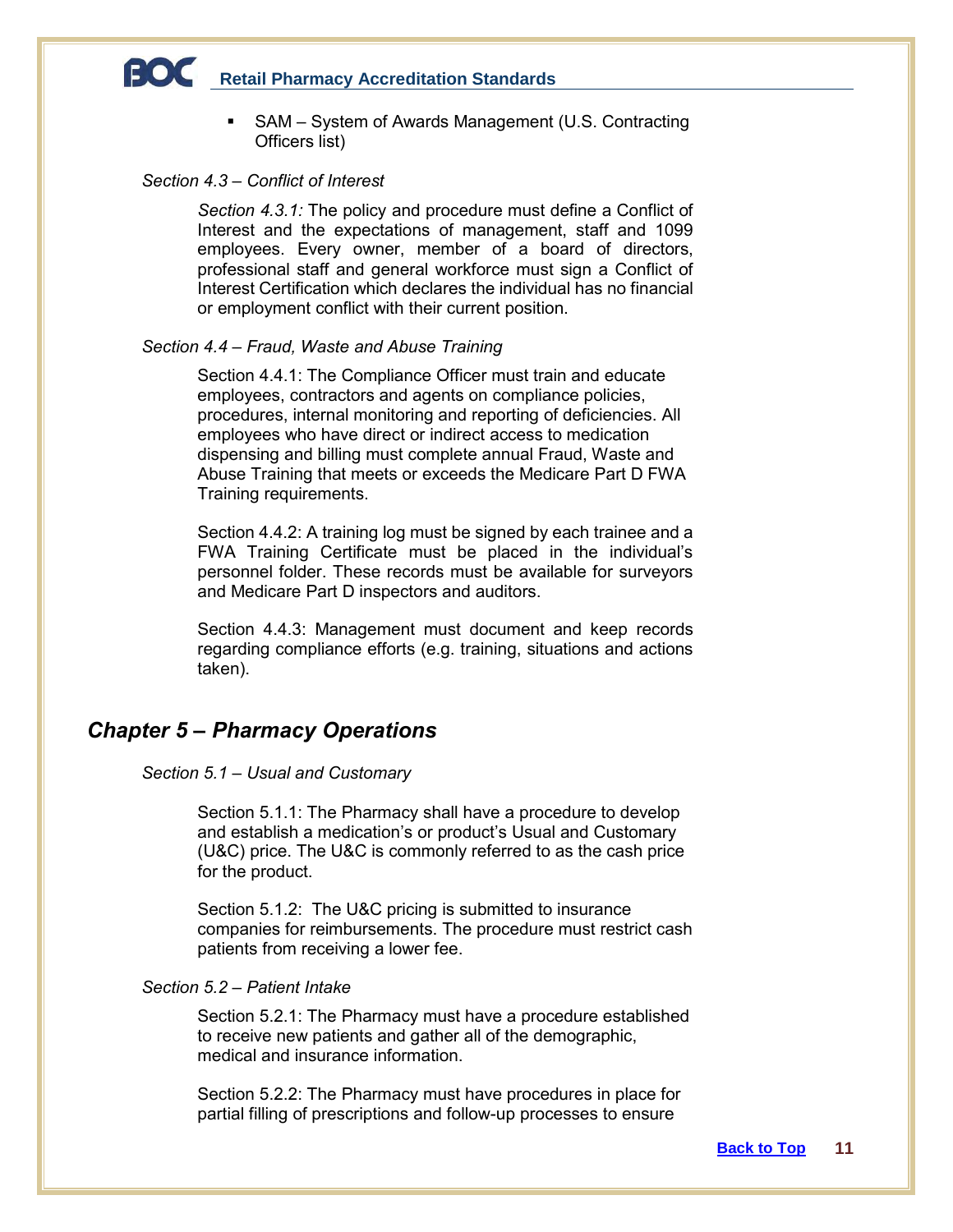the patient receives the balance of their prescription before the patient has exhausted the quantity in their possession.

Section 5.2.3: The Pharmacy must have procedures in place for receiving prescriptions from the prescribing physician.

Section 5.2.4: The Pharmacy shall have a process to enter prescriptions into the pharmacy dispensing software. The software will generally dictate the pharmacy workflow, from entering patient and prescription data, processing the prescription for payment and filling the prescription.

Section 5.2.5: The Pharmacy will ensure a properly licensed Pharmacist visually reviews each prescription by National Drug Code (NDC), the medication or product and the prescription before passing to the patient.

### *Section 5.3 – Electronic Prescribing*

*Section 5.3.1:* The Pharmacy is to establish a procedure to receive and validate authenticity of electronic prescribing prescriptions, also known as eScripts. eScripts must follow the latest National Council for Prescription Drug Plans (NCPDP) format.

### *Section 5.4 – Medicare Prescription Drug Coverage and Your Rights*

Section 5.4.1: The Pharmacy will ensure procedures are established so staff understands the Medicare Prescription Drug Coverage and Your Rights, CMS Form 10147. This form must be posted in the public area of the Pharmacy.

Section 5.4.2: The Pharmacy staff must understand the procedures when a "569" rejection error codes (provide beneficiary with CMS Notice of Appeal Rights). Procedure must include the following:

- Notify physician for an alternate medication which is in the Medicare Part D formulary.
- If no alternative is available, provide the patient with a CMS 10147 form.
- Charge the patient the usual and customary (U&C) fee.

### *Section 5.5 – Safe Medication Practice*

*Section 5.5.1:* Procedures are to be established and implemented to ensure the ten 10 principal areas of safe medication practices as defined by the Institute for Safe Medication Practice [\(http://ismp.org\)](http://ismp.org/). These areas are:

- Patient information
- Drug information
- Communication of drug orders and other drug information
- Drug labeling, packaging and nomenclature
- Drug standardization, storage and distribution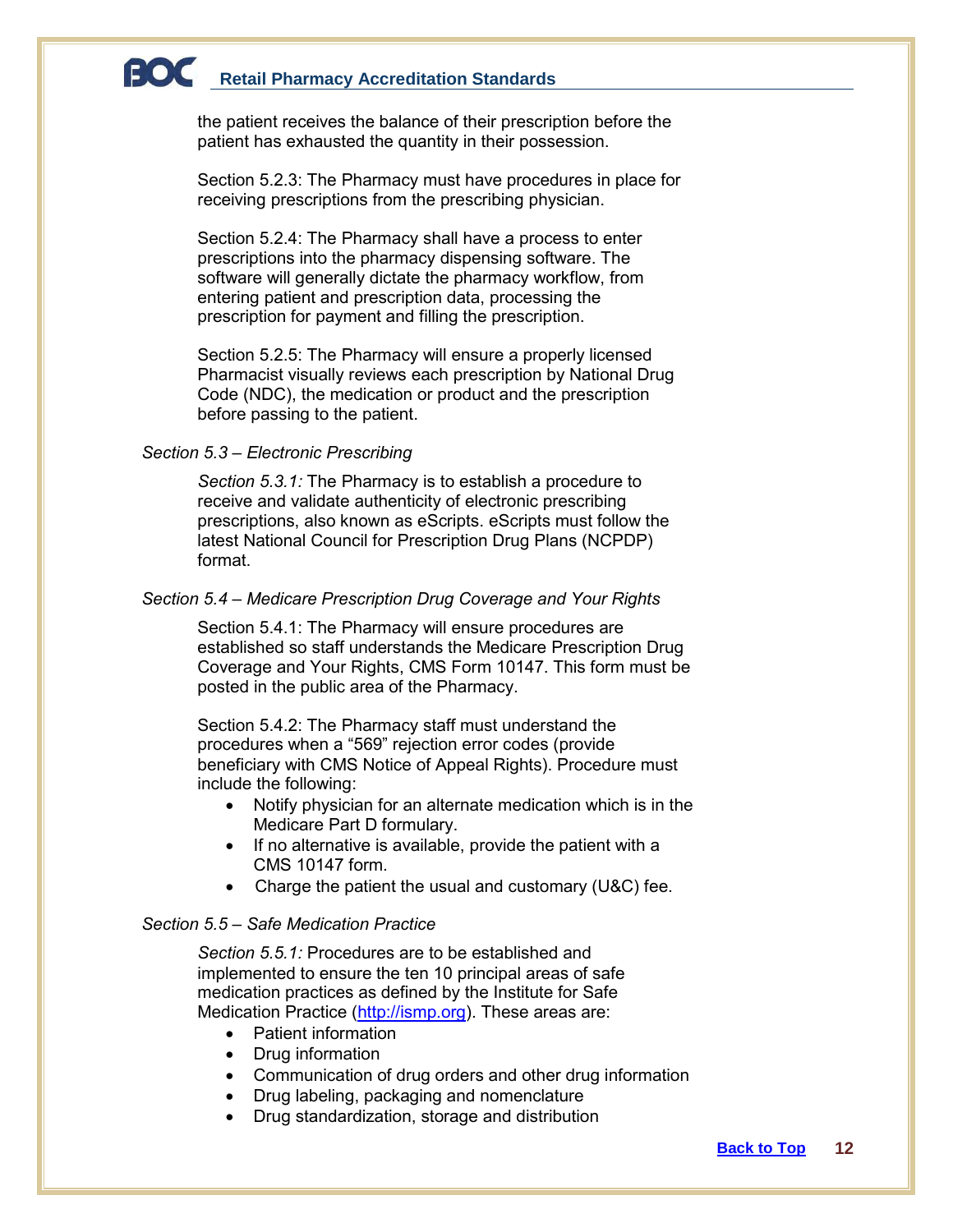- Medication device acquisition, use and monitoring
- Medication device acquisition, use and monitoring<br>● Environmental factors, workflow and staffing patterns
- Staff competency and education
- Patient education
- Quality process and **risk management**

### *Section 5.6 – Sound-Alike/Look-Alike Drugs*

*Section 5.6.1:* The Pharmacy must have procedures for segregating and identifying drugs that fall into the category of Sound-Alike and/or Look-Alike.

### *Section 5.7 – Mis-Fill Procedures*

Section 5.7.1: The Pharmacy must have procedures in place to prevent a mis-fill of prescription drugs.

Section 5.7.2: The Pharmacy must have emergency procedures to contact the patient if a mis-fill of a medication is found after the patient has picked up their medication.

Section 5.7.3: Mis-fill prescriptions must be documented on a Quality Related Event (QRE) as defined in the Continuous Quality Improvement (CQI) section of this standard.

#### *Section 5.8 – Auto-Fill/Auto-Ship Program*

*Section 5.8.1:* Procedures must be implemented to prevent an Auto-Fill/Auto-Ship process without patient approval from occurring within the Pharmacy operations. There must be patient communication prior to all medication dispensing.

### *Section 5.9 – Patient Counseling Practices*

Section 5.9.1: A patient counseling area must be established for patient/pharmacist counseling, which must be in a separate or discreet area of the Pharmacy.

Section 5.9.2: Procedures must be implemented so all patients are offered counseling with a licensed Pharmacist when medications are dispensed.

### *Section 5.10 – Return to Stock*

Section 5.10.1: The Pharmacy will establish procedures to review the "Will-Call" bin weekly to identify any prescriptions that are filled but not picked up by the patient. The procedure must include the prescription claim being reversed from the Pharmacy computer system and medication being marked and placed in the pharmacy stock.

Section 5.10.2: If the medication is listed on a perpetual inventory log, the inventory must be adjusted on the log, if applicable.

### **Risk Management**:

reduce a certain type of event. Example: wrong medication, wrong patient, interaction, etc.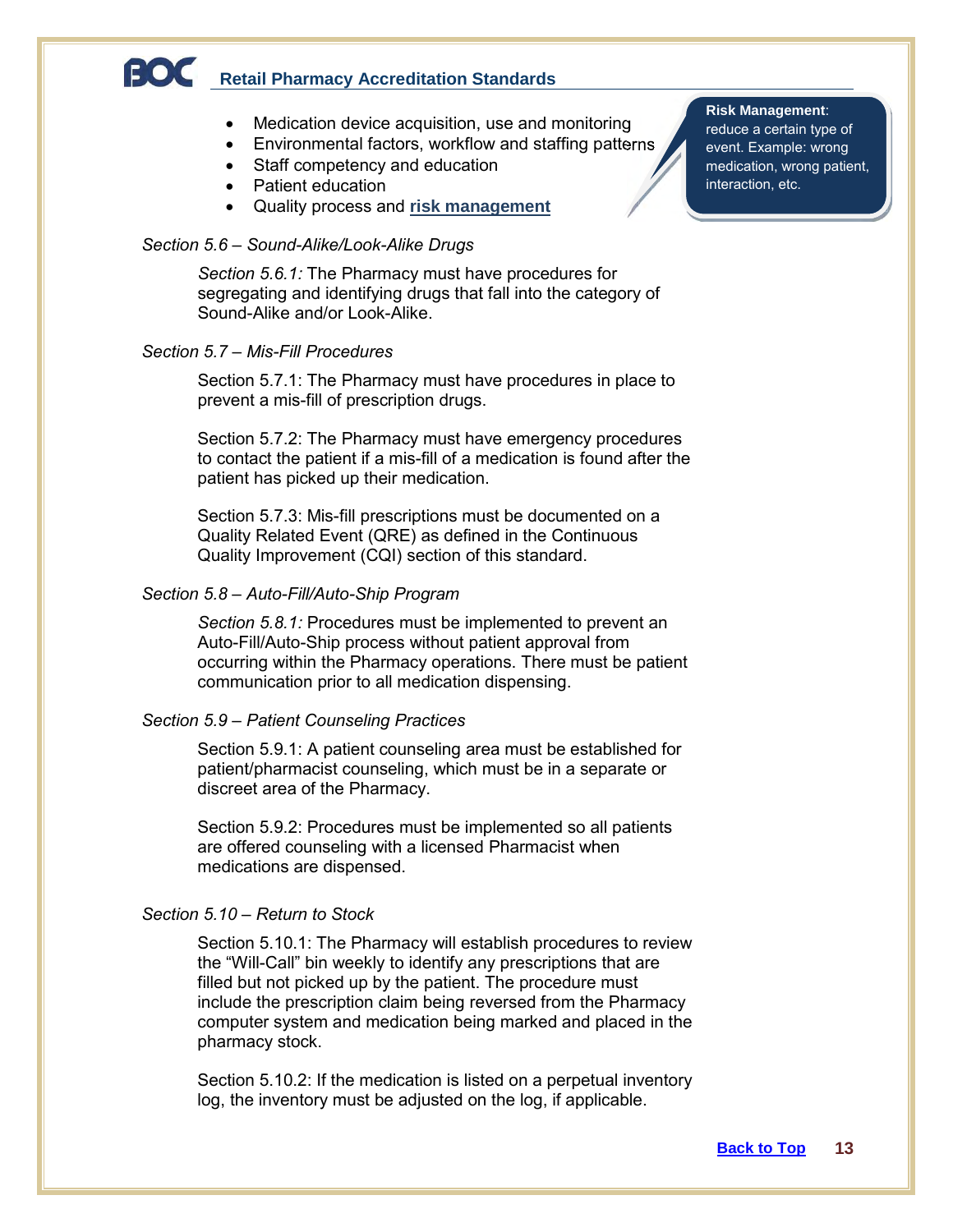#### *Section 5.11 – Perpetual Inventory*

Section 5.11.1: The Pharmacy's state Board of Pharmacy regulations may mandate a perpetual inventory of narcotics and controlled drugs. When required by state law or by individual pharmacy preference, a perpetual inventory for narcotics and Schedule II drugs will account for all specified drugs per individual inventory sheet, receipt of drugs received from drug wholesalers and other pharmacies and dispensing to patients.

Section 5.11.2: When perpetual inventories are used, the actual inventory within the Pharmacy must match the inventory log.

Section 5.11.3: Physical inventory count must be validated at least quarterly or as required by state law.

Section 5.11.4: Procedure must include reporting theft or loss of controlled medication to the Drug Enforcement Agency (DEA) and to the state if required.

### *Section 5.12 – Generic/Brand Price Disclosures*

Section 5.12.1: The Pharmacy will establish procedures to notify patients who are requesting brand drugs that a generic is available and the price difference between brand and generic pricing, including co-pays.

Section 5.12.2: When required by state law, generic pricing signage will be posted within the public area of the Pharmacy.

### *Section 5.13 – Pharmacy-to-Pharmacy Drug Transfers*

Section 5.13.1: Pharmacies will routinely assist neighboring pharmacies when a drug shortage occurs when filling a prescription for a patient. Drug wholesalers will normally replenish the Pharmacy's stock within 24 hours. When the Pharmacy receives from or sends a drug to another pharmacy, these transfers must be accounted for.

Section 5.13.2: The Pharmacy will establish procedures for accounting of all pharmacy-to-pharmacy medications and controlled drugs. The procedure will indicate whether the transfer is to be replaced when the item is received from the wholesaler or will be purchased. Replenishment is the normal process. In some states, transfer of medications to another pharmacy for payment is prohibited.

### *Section 5.14 – Drug Supply Chain Security (Track and Trace)*

Section 5.14.1: The Pharmacy will establish procedures to comply with the Food and Drug Administration's (FDA) Drug Supply Chain Security.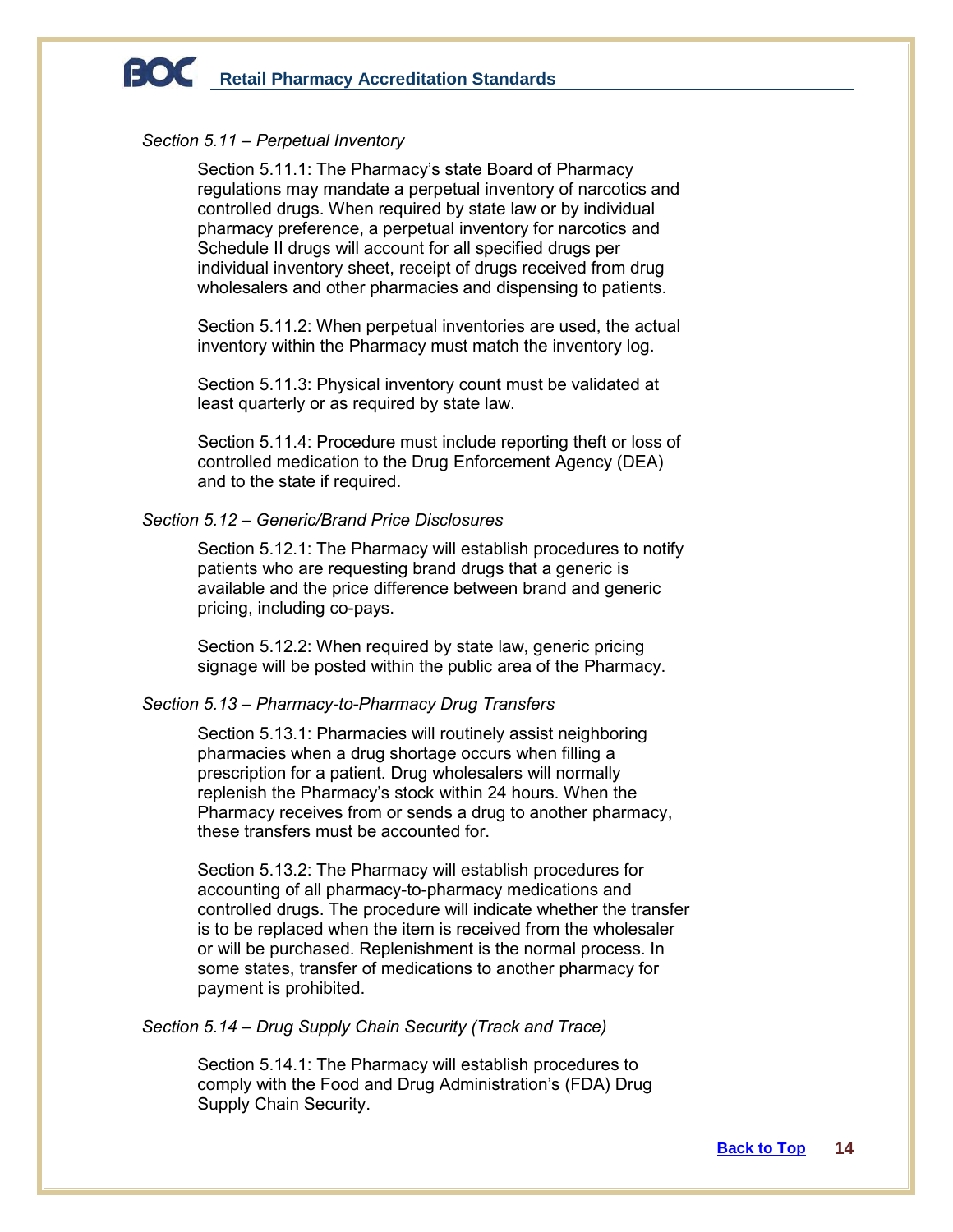Section 5.14.2: The Pharmacy must demonstrate the capability to track and trace the chain of custody of any drug by National Drug Code (NDC) and Lot Number from the original manufacturer through the transportation system to the Pharmacy. The Pharmacy has a 24-hour requirement to produce the documentation.

### *Section 5.15 – Drug Utilization Reviews*

Section 5.15.1: The Pharmacy will establish procedures to provide comprehensive Drug Utilizations Reviews (DUR) of the patient's prescriptions to improve patient outcomes through alternate drug therapies. The procedure must include DUR procedures in three categories:

- Prospective
- Concurrent
- Retrospective

### *Section 5.16 – Non-Resident Pharmacy Delivery Procedures*

Section 5.16:1: Each state has its own respective requirements for a pharmacy to ship medications and compounds to patients within the respective state. The Pharmacy must have reviewed the patient's state Board of Pharmacy's regulations to ensure compliance with pharmacy licensing and the Pharmacist who is preparing the medication for shipment to the respective state.

### *Section 5.17 – Retired and Expired Items*

Section 5.17:1: Procedures must be established to review drug inventory to ensure medications on the Pharmacy shelves cannot be dispensed to a patient when the medication expires. It is recommended that any medication due to expire within six months should be removed from the shelf, quarantined and returned to the drug wholesaler or drug returns company.

### *Section 5.18 – Proper Hand Hygiene*

Section 5.18.1: The Pharmacy will establish procedures for proper hand hygiene. The procedure must include, but is not limited to:

- Acceptable fingernail conditions, which are:
	- $\circ$  Nails must be no longer than  $\frac{1}{4}$  inch in length (white part of nail)
	- o Nails must be clean and free of debris
	- o Nail polish cannot be chipped
	- o Nail extensions are not recommended
- Proper hand-washing including the use of water and soap, rubbing hands and spending an appropriate length of time washing (including fingernails), rinsing and drying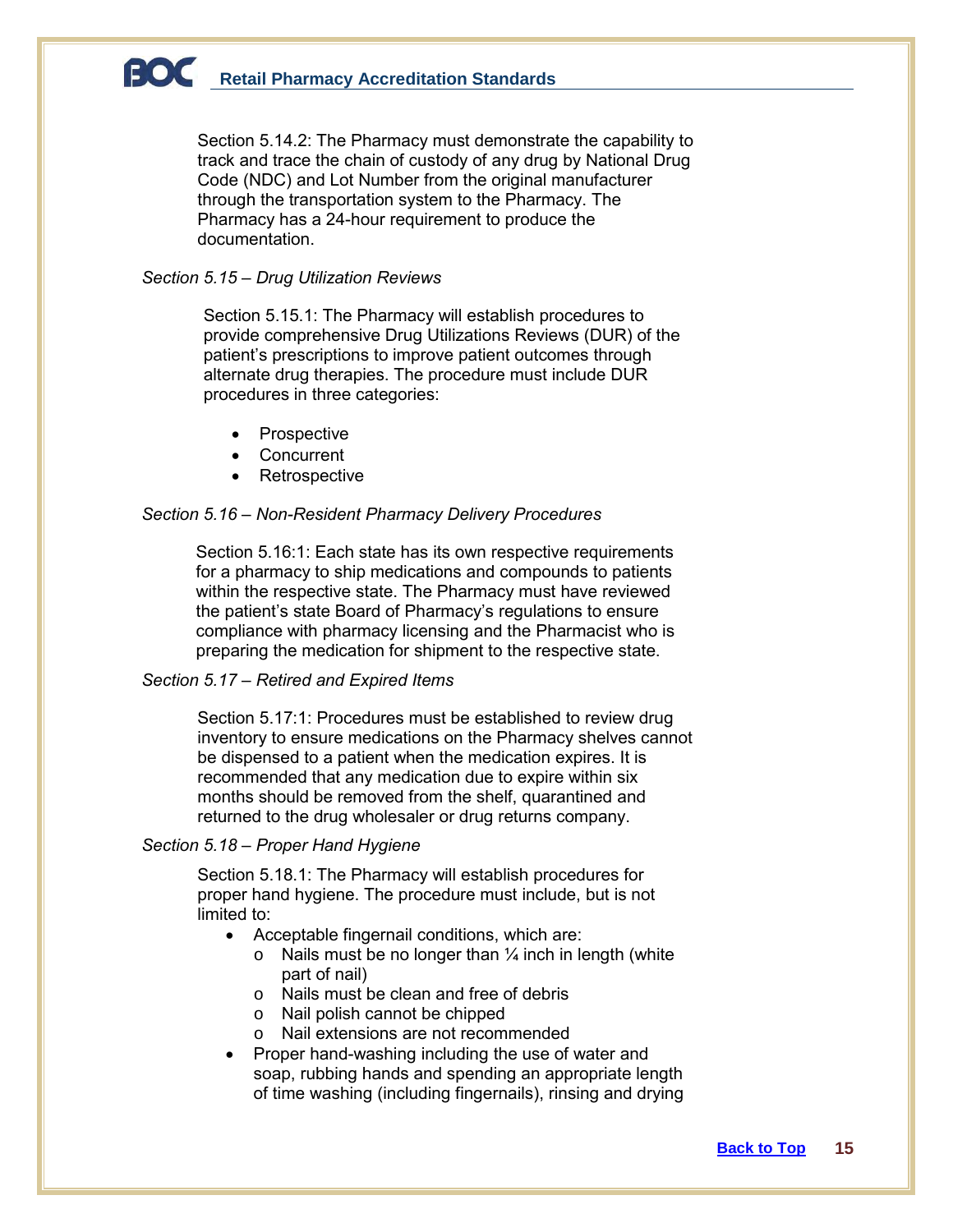- Hand-washing at the beginning of the shift, after breaks and after restroom breaks
- Use of gloves during the following but not limited to:
	- o Administering immunizations
	- o Cleaning up bloodborne pathogen spills
	- o Non-sterile compounding
	- o Simple compounding
	- o Sterile compounding
- Varying types of supplies and anti-bacterial soaps, including:
	- o Liquid anti-bacterial soap
	- o Running hot water
	- o Air-drier or single-use disposable towels
- Signage in restroom indicating all employees must wash hands prior to returning to work

Section 5.18.2: The Hazardous Communication Plan must include the following:

- i. Name of the person responsible for ensuring labeling of containers
- ii. The location of hazardous materials and hazardous waste
- iii. A description of the OSHA Globally Harmonized System (GHS) labeling system
- iv. The procedure for reviewing and updating label information
- v. The procedure for reviewing and training OSHA GHS **requirements**
- vi. Safety rules and procedures, including the cleanup and disposal of hazardous materials
- vii. The procedure for reporting non-compliance
- viii. The appropriate steps to limit exposure to employees
- ix. The location of protective equipment
- x. A plan for emergency evacuation
- xi. A list of emergency phone numbers

### *Section 5.19 – Safe Glove Procedure*

Section 5.19.1: The Pharmacy will establish a procedure for glove usage and proper glove removal to prevent contamination to the employee, coworkers, the patient or the workplace.

Section 5.19.2: Procedures must include bio-hazard procedures.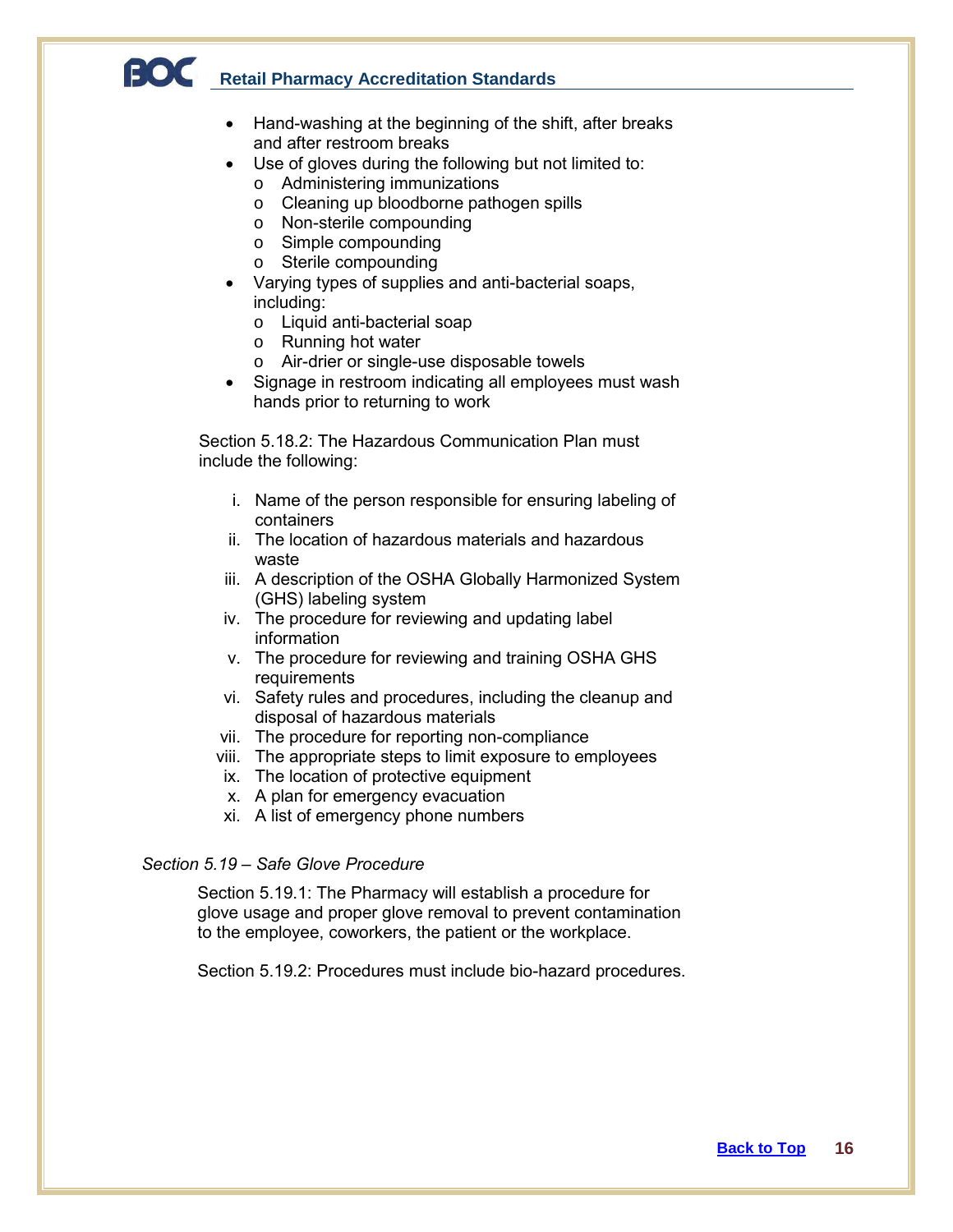

### *Chapter 6 - Pharmacist and Physician Collaboration*

### *Section 6.1 - Overview*

Pharmacist and physician collaboration is in important part of the patient's overall health care treatment plan. Interaction with the patient, physician and the Pharmacist ensures information is passed between every party. This is also a key component of a viable medication adherence program.

### *Section 6.2 – Confirming Prescriptions*

The Pharmacy must establish procedures for confirming prescriptions with the physician when:

- a prescription is not legible,
- a prescription or eScript is not written correctly,
- a drug reaction with another medication the patient is prescribed occurs and
- when notification of patient non-adherence with medications is required.

### *Section 6.3 – Coordination of Treatment*

The Pharmacy establishes procedures for coordination of treatment and care of patients at their residence. The physician may request compliance packaging, additional instructions for the patient and confirmation of refills.

### *Chapter 7 – Product Information, Delivery, and Documentation*

### *Section 7.1 – Patient Intake Processes*

Section 7.1.1: **Order Intake**. The Pharmacy should develop procedures for order entry for new patients into the Pharmacy computer software

Section 7.1.2: Patient Instructions.: The Pharmacy must provide drug information when dispensing medications to the patient. Patients are offered counseling on the dispense medications to cover side effects, when and how to take medication and any possible drug interaction.

Section 7.1.3: Patient Record. The Pharmacy must develop access controls to the Pharmacy computer system so unauthorized individuals cannot access patient records.

#### Order Intake Form may include:

- Type of equipment and service prescribed
- Pertinent diagnoses, including mental status
- Frequency of visits
- Prognoses
- Potential for rehabilitation
- Functional limitations
- Permitted activities
- Safety measures to protect against injury
- **Instructions**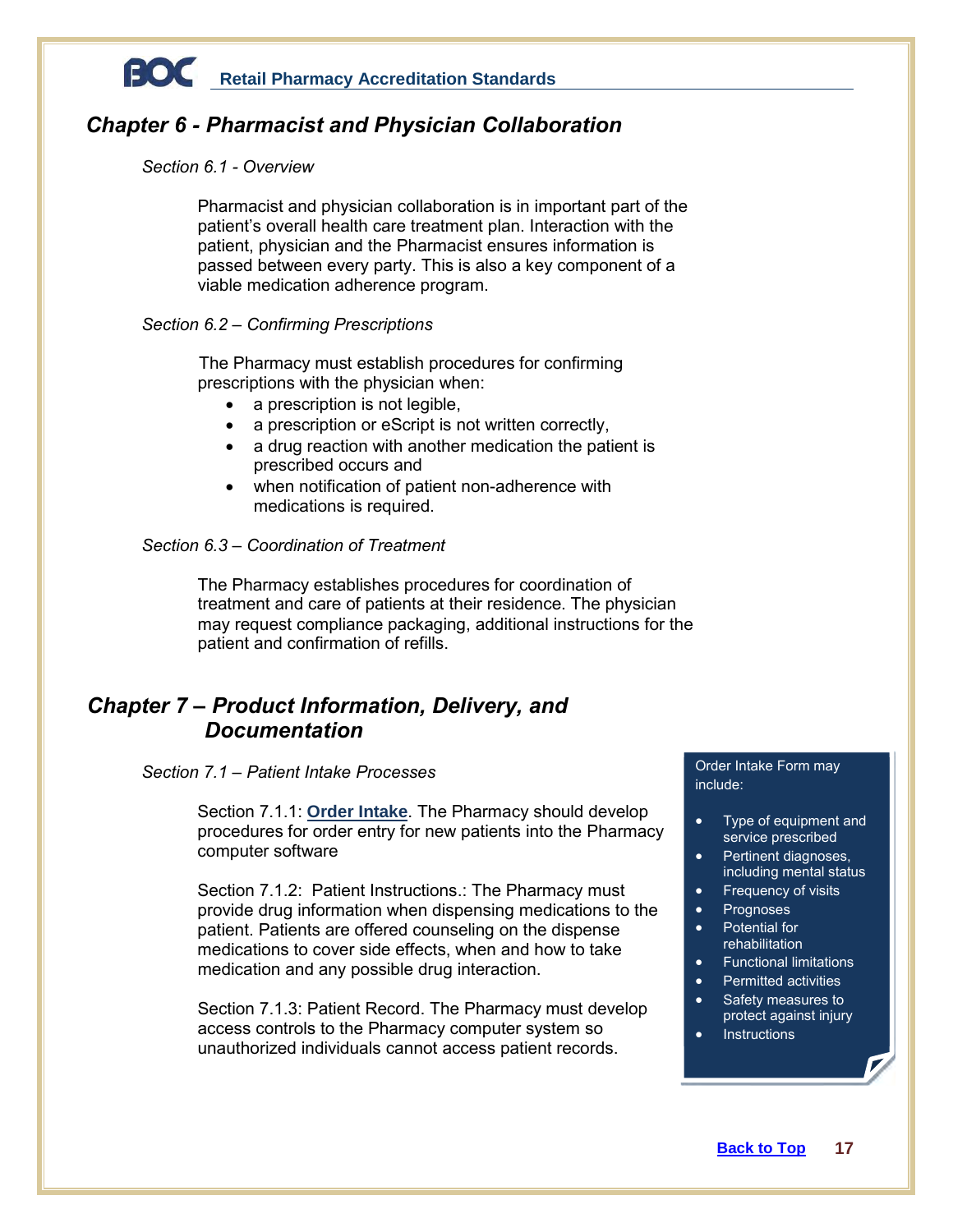#### *Section 7.2 - After Hours Emergency Care*

The supplier must provide patients with a telephone number to be used in the case of an emergency after facility business hours. This number should be able to contact the supplier at all times by beeper, home phone or cell phone. The emergency number is to be provided to the patient in written form upon delivery of an item and should be clearly noted on the facility's exterior entrance. All emergencies are to be addressed immediately and documented by the supplier in an emergency log and in the patient's record. Documentation should indicate the reason for the emergency, the action taken and the follow up with the patient.

#### *Section 7.3 - Delivery Instructions*

When a Pharmacy provides delivery services, delivery drivers must have procedures for delivering medications and other products to the patient, whether at their residence, assisted living facility, group home or anywhere else the patient may reside. Instructions must include:

- Collecting co-pays
- Communications with the patient or their representative
- Directions to the patient residence
- Policy when a patient or their representative is not home
- Securing delivery vehicle when leaving the delivery vehicle

### *Section 7.4 - Mail Order*

Section 7.4.1: The Pharmacy must have procedures when medications and other products are mailed to the patient. Shipping method must include a delivery signature with an electronic receipt from the shipping company (FedEx, USPS, UPS). The patient must confirm and document the need for the medication and product prior to shipping.

Section 7.4.2: The Pharmacy will not ship Medicaid medications and products out of state.

### *Chapter 8 - Quality Assurance*

### *Section 8.1 – Patient Safety*

Section 8.1.1: Medication safety is paramount in the Pharmacy. Procedures must be established to ensure pharmaceuticals are properly labeled, marked and stored within the Pharmacy.

Section 8.1.2: Procedures to ensure Sound-A-Like/Look-A-Like medications are not inadvertently given to the patient must be established and followed.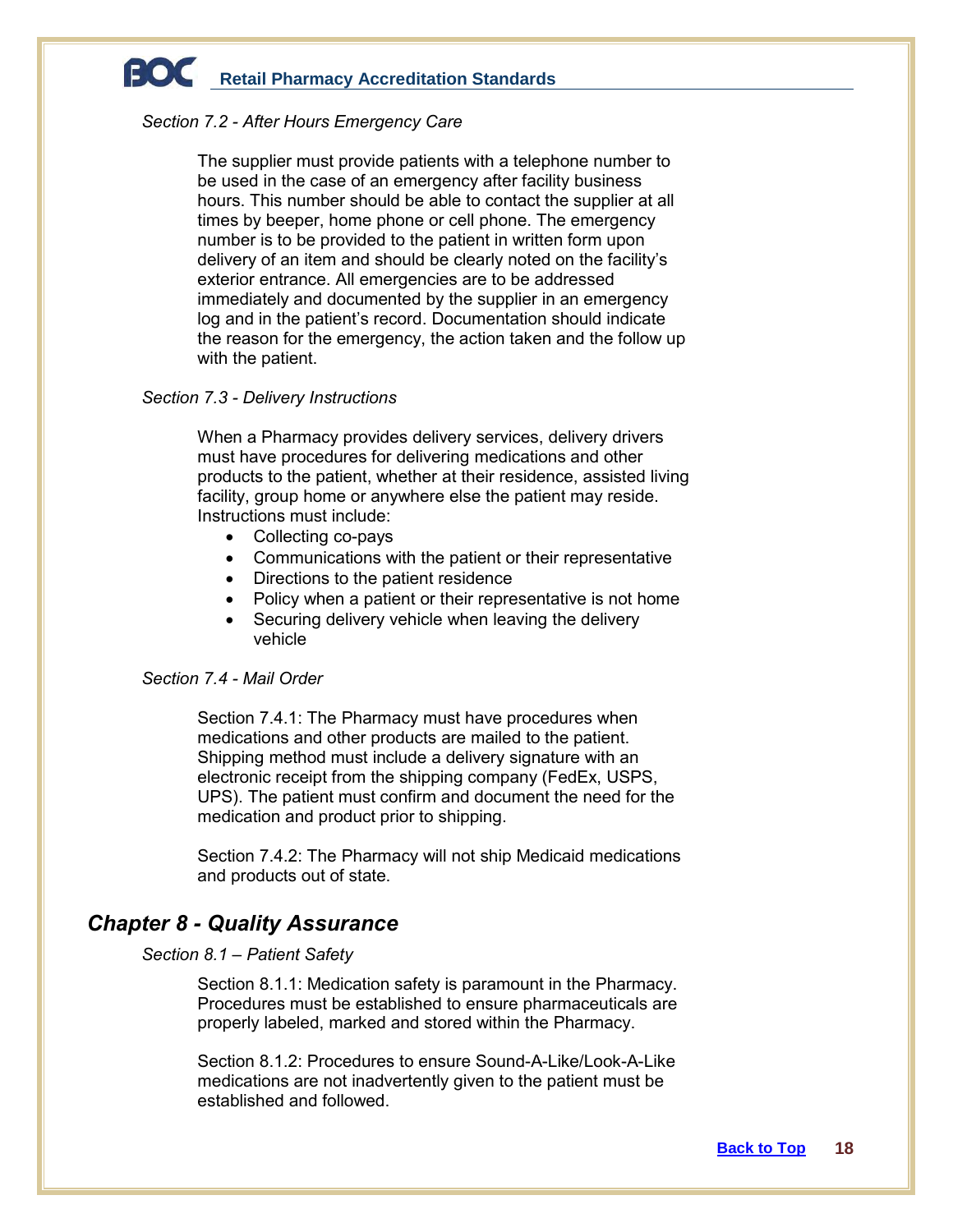Section 8.1.3: Procedures must be established to ensure proper dispensing, medication labeling, warning labeling and safety instructions are provided to the patient. Labeling is generated by the Pharmacy software system, but a check and balance system must be created to reduce the possibility of errors.

Section 8.1.4: Procedures must be established to receive notification of a medication recall by the drug wholesaler, DEA, FDA or any other agency. These processes must identify how to remove medication from the Pharmacy storage and how to contact patients who have received the recalled medication.

Section 8.1.5: Procedures must be established for patient consultation. Consultation must be in a separate or discreet area of the Pharmacy. Consultation must include:

- Allergies
- Medication administration
- Medication interactions
- **Medication review**

### *Section 8.2 – Continuous Quality Improvement*

Section 8.2.1: The Pharmacy must implement procedures for a Continuous Quality Improvement (CQI) Program. The CQI program must define and implement a process for identifying, analyzing, reporting, managing and preventing adverse events, both preventable and non-preventable. The organization should utilize a standardized form to record and document Quality Relate Events (QRE). A copy of the Pharmacy's CQI program description and policies and procedures should be maintained and readily available to all Pharmacy personnel. The policies and procedures should address, at a minimum, a planned process to:

- 1. Train all Pharmacy personnel in relevant phases of the CQI program;
- 2. Identify and document all events that reach the patient, whether they caused harm or not;
- 3. A plan to minimize the impact of incidents that reach the patient;
- 4. Consider the collection of near misses and unsafe conditions to minimize the impact of potential patient harm;
- 5. Analyze QRE data collected to assess the causes and any contributing factors relating to the events;
- 6. Use the findings to formulate an appropriate response and to develop pharmacy systems and workflow processes designed to prevent and reduce future events; and
- 7. Periodically, but at least annually, meet with appropriate pharmacy personnel to review findings and inform personnel of changes that have been made to pharmacy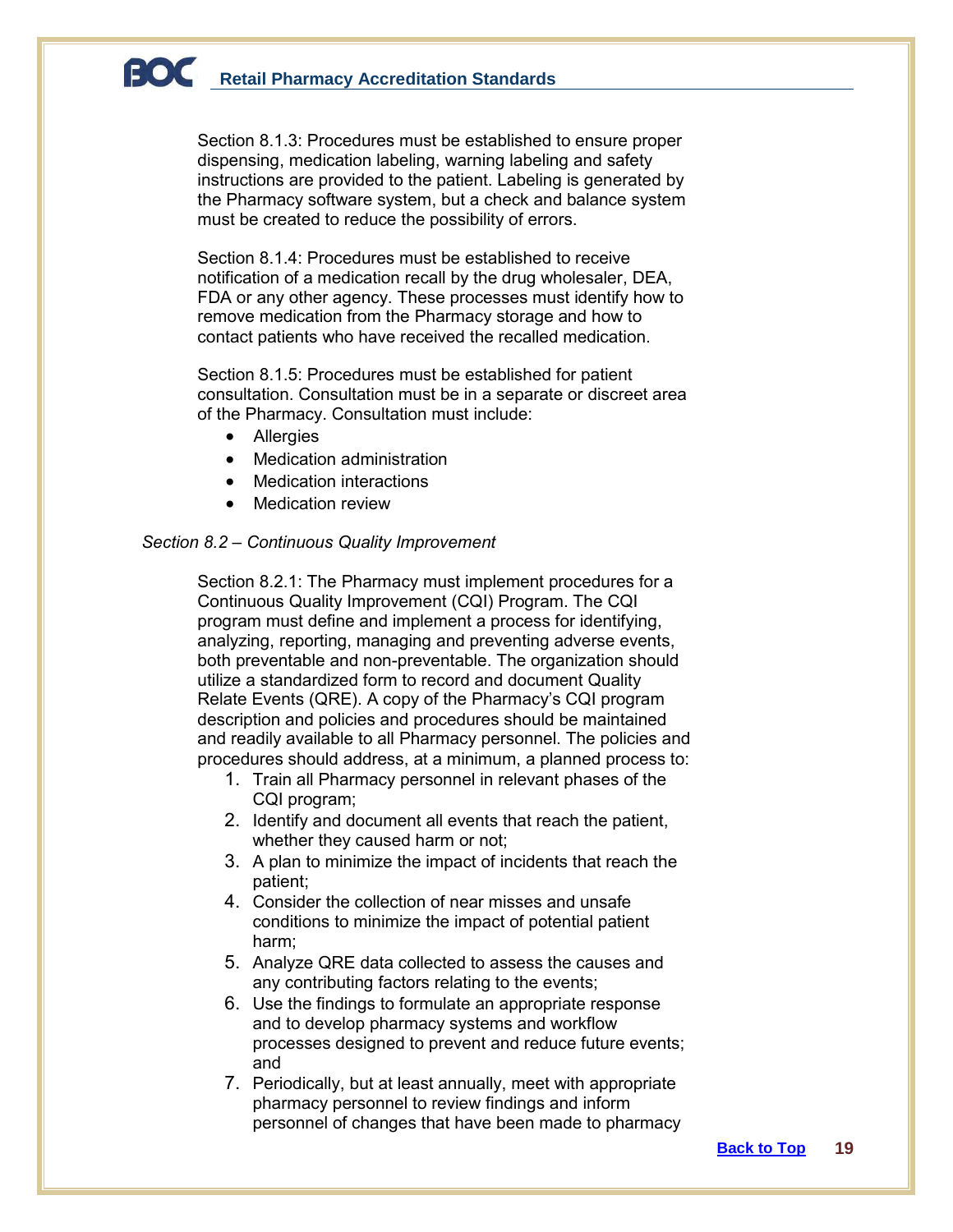policies, procedures or systems or processes because of CQI program findings.

Section 8.2.2: Each Pharmacy shall conduct a Quality Self Audit at least quarterly to analyze the effectiveness of the CQI program. The analysis is to determine whether there has been compliance with preventative procedure.

Section 8.2.3: BOC strongly recommends the Pharmacy CQI program works with and reports to a Patient Safety Organization (PSO).

Section 8.2.4: If the Pharmacy is reporting to a PSO, all collected data and quality improvement work, documents, reported data and Peer Review related to quality improvement are considered "privileged and confidential" and shall not be released to individuals not part of the Pharmacy's patient safety evaluation system. The PSO utilizes the reported data for the purposes of encouraging a culture of safety and to provide feedback and assistance to the Pharmacy to minimize patient risk.

Section 8.2.5: Proof of a viable CQI reporting program is the presentation of a PSO Quality Certificate as proof of compliance with this standard. If the Pharmacy is NOT reporting to a PSO, all records and support materials are available for the surveyor to review to ensure compliance.

Section 8.2.6: The Pharmacy must develop procedures to document and measure all QREs. An investigation of all incidents must be initiated within 24 hours of the Pharmacy's awareness of the incident or a reaction resulting in the patient's seeking medical attention, or death. For other occurrences, the Pharmacy should investigate within 72 hours after being made aware of the incident.

Section 8.2.7: Workflow management practices must be established to reduce medication errors. These practices must also include the identification, reporting and corrective action on all suspected medication errors. This process includes but is not limited to:

- Documenting errors
- Reporting errors to Pharmacist-In-Charge
- Reviewing reported errors to identify source of error
- Retraining of individuals/staff so errors will not occur again

Section 8.2.8: Pharmacists must review all medications prior to dispensing. The Pharmacist must check the National Drug Code (NDC), medication origin container and medication against the prescription label and warning labels to ensure proper medication and dosage is dispensed.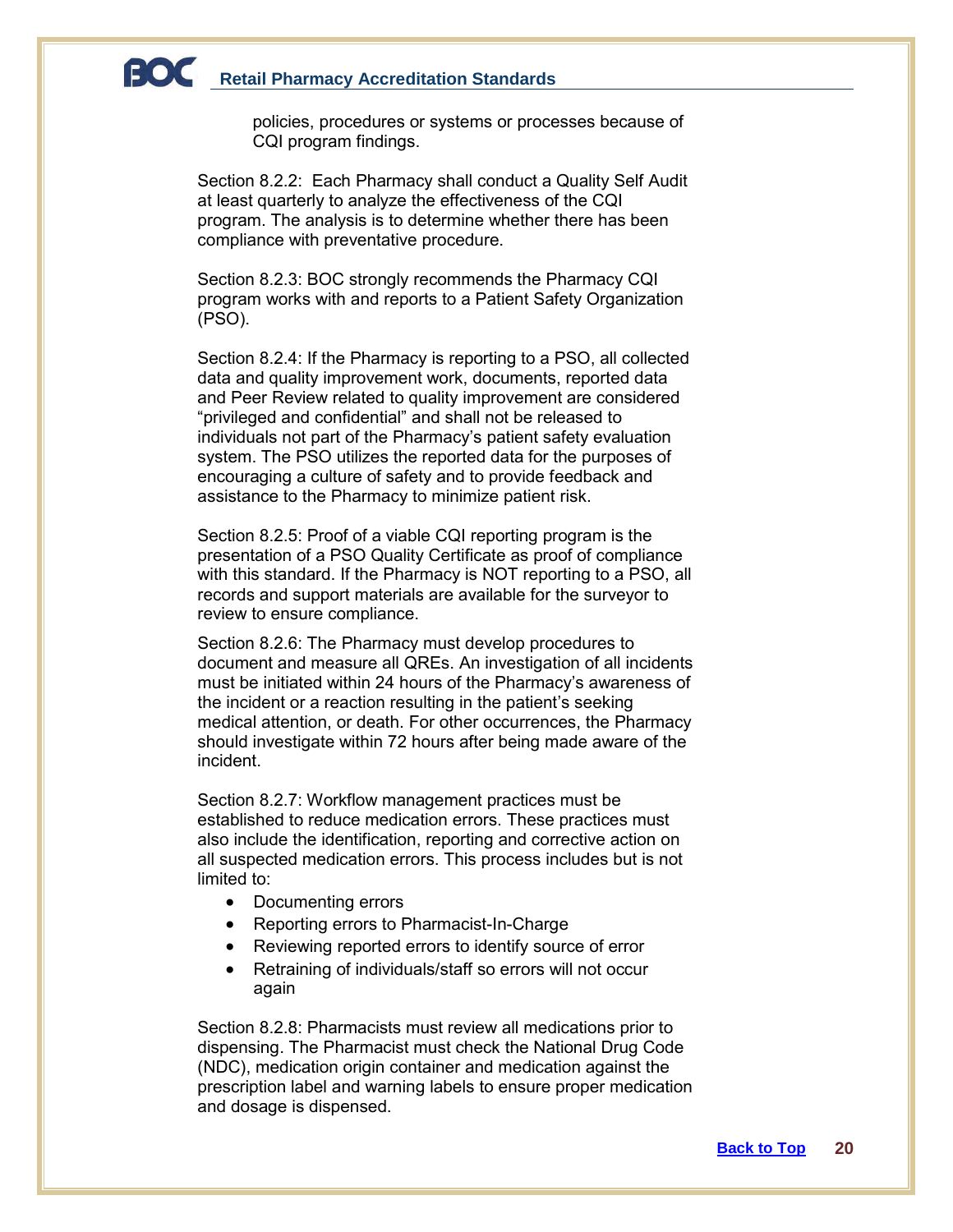Section 8.2.9: The PSO, if applicable, develops reporting and measuring requirements. This information is "Confidential" and "Privileged."

### *Chapter 9 - Medication Adherence*

### *Section 9.1 – Rating and Outcomes*

Section 9.1.1: The Centers for Medicaid and Medicare Services established a Star Rating program to rate individual Medicare Part D Plans. The rating system is based on patient outcomes through the interaction of the patient and their pharmacist and physician collaborating on the patient's overall health care. The Part D plans receive a Star Rating from zero to five with halfdegree marks.

Section 9.1.2: Medication adherence is designed to ensure patients take their medications at the proper time of day, every day. Patients who are compliant with their medications are healthier and require less advanced medical care.

Section 9.1.3: The Pharmacy who maintains a working relationship with the patient and their physician will produce higher patient outcomes. The outcomes are reported monthly by the insurance companies to Electronic Quality Improvement Platform for Plans & Pharmacies (EQuIPP™). EQuIPP™ scores rate the Pharmacy against all pharmacies on a High Level (5 Star Rating) and the PSAO and State averages.

### *Section 9.2 – Medication Adherence Setup*

Section 9.2.1: The Pharmacy must establish procedures to develop a medication adherence program. This program will manage patients, their medications and time of month dispensing.

Section 9.2.2: The medication adherence procedures must define the length of fills (28, 30, 90 days, etc.) and the type of dispensing packaging. The date the Pharmacy fills the patient's medications is called the Synchronization Date or Sync Date.

Section 9.2.3: The Pharmacy must demonstrate they have access to Mirixa and OutcomesMTM to manage patient medication therapy management (MTM).

### *Section 9.3 – Marketing*

Section 9.3.1: The Pharmacy must establish procedures for marketing to their patients for enrollment in the Pharmacy's adherence program.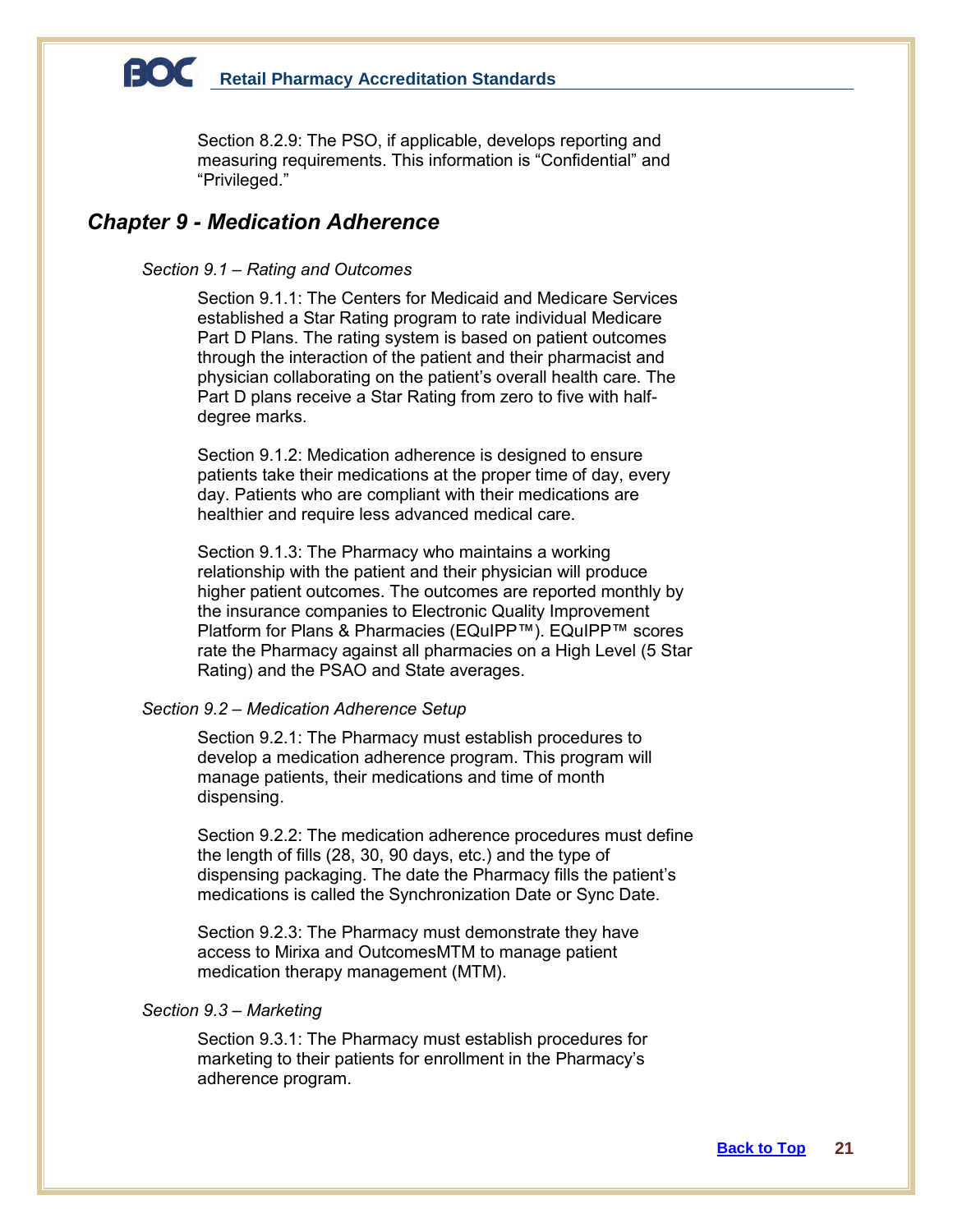Section 9.3.2: The Pharmacy is permitted to market to the general public or a specific section. However, the Pharmacy may not purchase mailing lists for direct mail for a specific diagnosis.

### *Section 9.4 – Enrollment*

Section 9.4.1: The Pharmacy must develop procedures and documentation to enroll patients into the medication adherence program. The enrollment application must explain to the patient that the Pharmacy will:

- call every month prior to filling their prescriptions,
- determine if there are any changes to their health and
- notify them when their medications are available for pickup or delivery.

Section 9.4.2: The procedure must define the process to notify the patient's physician when the patient is non-adherent with their medications.

### *Section 9.5 – Fulfilment*

Section 9.5.1: Procedures must be established for the dispensing of medications within a Medication Adherence Program. The processes may be manual or through the Pharmacy's computer software.

Section 9.5.2: The established processes will identify the following:

- Patient's synchronized fill date
- Number of days prior to the sync date to call the patient
- New and requested prescriptions that are received prior to the sync date
- Workflow process:
	- o Computer data input
	- o Filling the prescription
	- o Labeling the medication container
	- o Establishing the method to provide medications to the patient

#### *Section 9.6 – Medication Therapy Management (MTM)*

Section 9.6.1: The Pharmacy must have procedures to ensure MTMs that are assigned by Mirixa or OutcomesMTM are received and MTMs are scheduled with the patient.

Section 9.6.2: When conducting a MTM with the patient, a licensed Pharmacist will conduct or oversee the MTM with a:

- Pharmacy Technician (a trained Pharmacy Technician may perform certain functions)
- Registered Nurse
- Certified Nurse Practitioner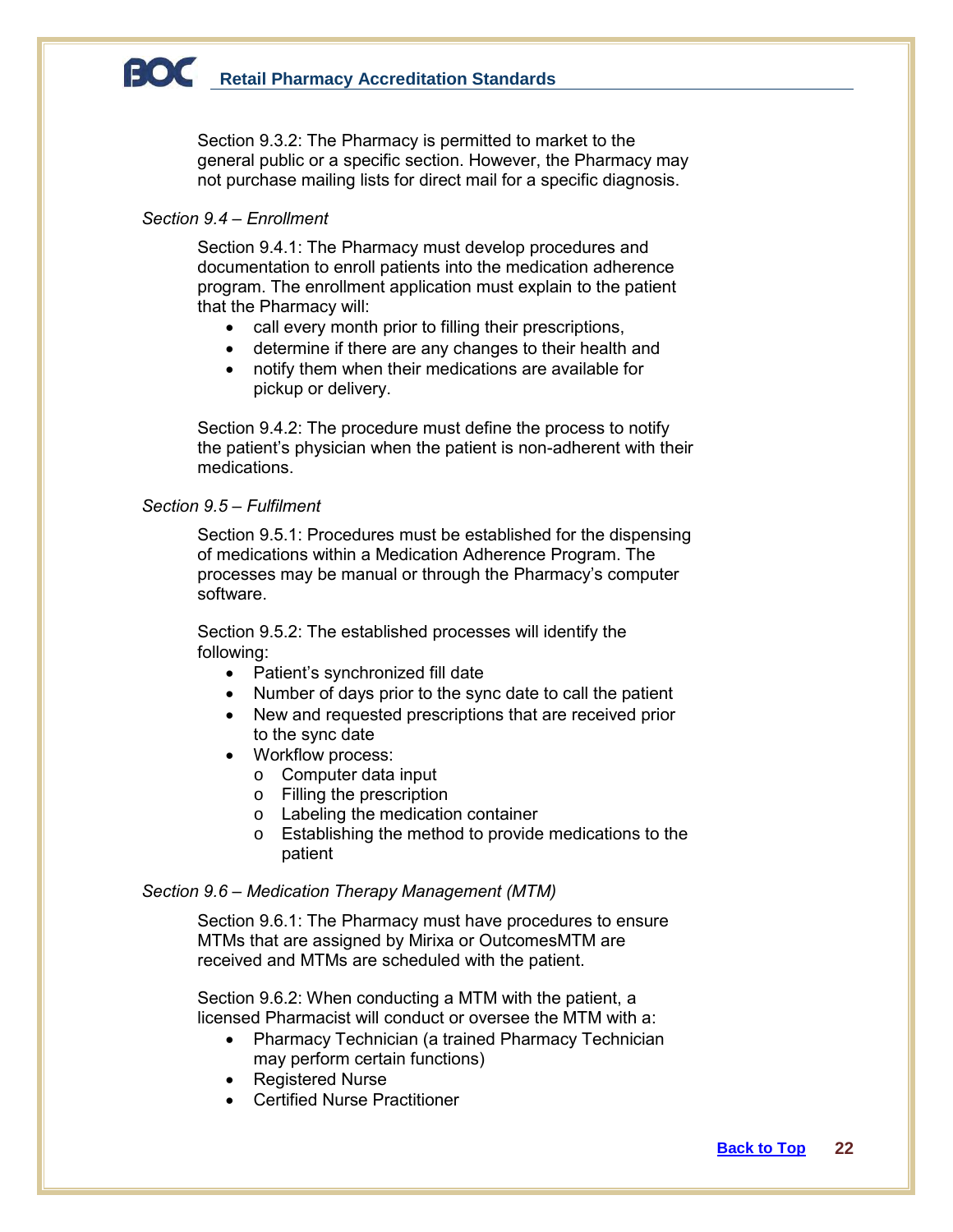Section 9.6.3: Complete the MTM within 30 days of assignment, which includes updating all information with Mirixa or OutcomesMTM software.

### *Chapter 10 - Immunizations and Vaccines*

*Section 10.1 – Policies and Procedures.* 

Pharmacies providing immunizations must have a policy and procedure manual which encompasses the Centers for Disease Control (CDC) and the Immunization Action Coalition (IAC) recommendations and OSHA Bloodborne requirements.

Section 10.1.1: Credentialing for the immunizer must be presented upon request. Credentials are regulated by each state. Credentials include: pharmacist licenses, pharmacist injectable licenses, Registered Nurses (RN) and Certified Nurse Practitioners (CNPT) licenses.

Section 10.1.2: The Pharmacy must establish a Vaccine Coordinator who is responsible for the overall control of vaccine storage.

Section 10.1.3: Immunizations must be conducted in a safe and clean environment. This area must be private. Use of fitting rooms or privacy curtains is permitted. The immunization process must include:

- Established storage requirements and inventory control
- Immunizations provided by a licensed Pharmacist Immunizer and/or Licensed Nurse or other healthcare professional operating under their licensure scope of practice
- Maintenance of current Standing Orders which are signed by a licensed physician
- Placement of Emergency Protocols and Medical Management of Vaccine Reactions signed by a licensed physician for adverse reactions
- Maintenance of an intake process which includes, at a minimum:
	- o Screening questionnaires for adults, teens and children
	- o Mass immunization rosters
	- o Vaccine immunization records
	- o Vaccine handouts
- Mandatory temperature control. Use of temperature monitoring thermometers is recommended by the CDC and is required for accreditation.
- Maintenance of a vaccine disposal policy Implementation of recommendations issued by the CDC and the IAC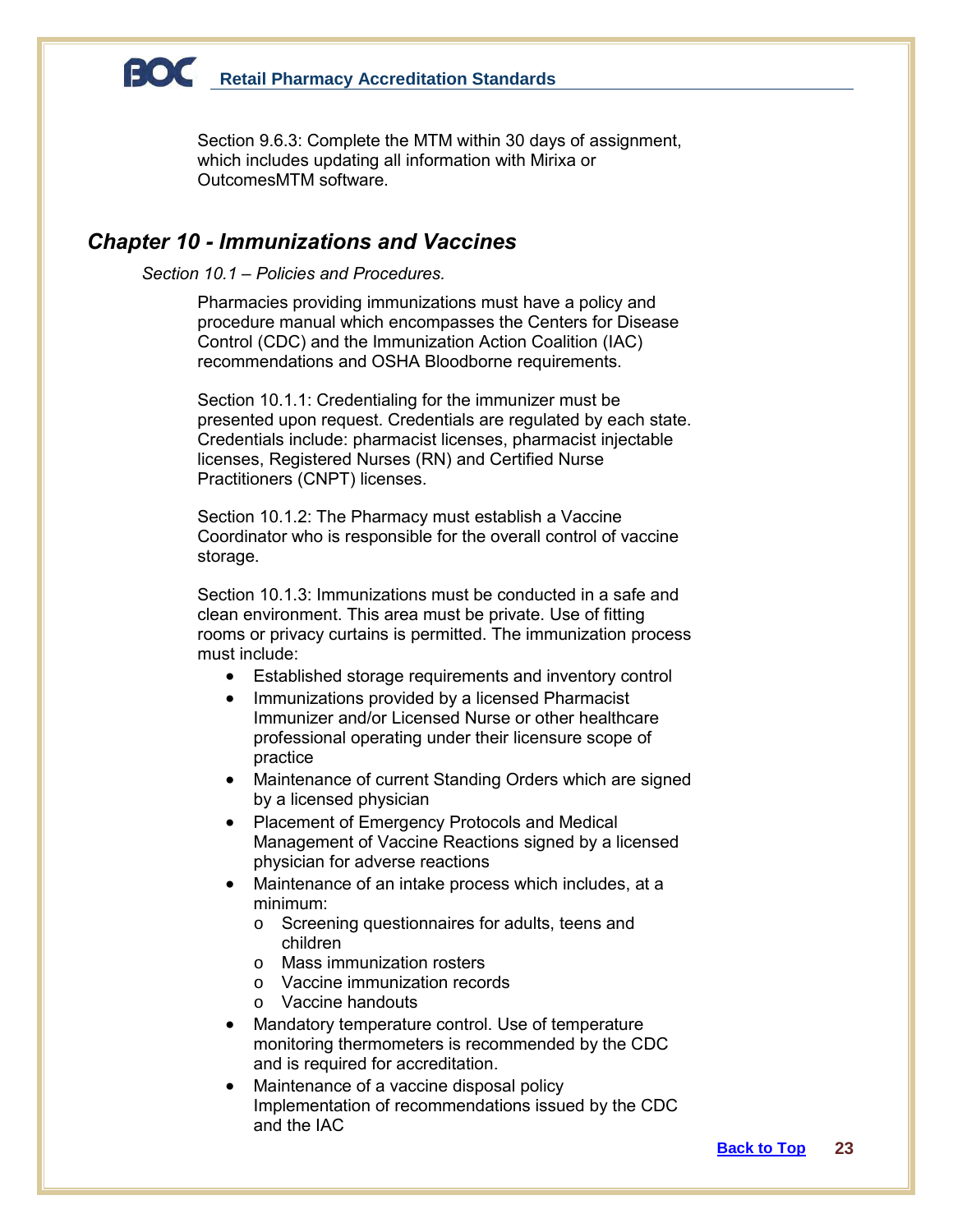

### *Chapter 11 - HIPAA Compliance*

### *Section 11.1 – Policy and Procedures*

The Pharmacy must have a current **HIPAA** Compliance Policy and Procedure Manual. The policy and procedure manual must satisfy the requirements for both the HIPAA Privacy Rule and the Security Rule.

Section 11.1.1: Notice of **Privacy Practices** must be available Section 11.1.1: Notice of **Privacy Practices** must be available **HIPAA Security and Privacy Rules:**<br>upon request, posted in the public area of the Pharmacy and on **Privacy Rules:** the Pharmacy's website, if applicable.

Section 11.1.2: Develop a Risk Analysis using the National Institute of Standards and Technology (NIST). The Risk Analysis identifies potential threats to the Pharmacy in four main areas:

- **Environmental**
- Human
- Natural
- **Technological**

Section 11.1.3: Develop a Risk Management Plan using the NIST. The Risk Management Plan implements the recommended controls and alternate solutions for threats and vulnerabilities identified within the Pharmacy.

Section 11.1.4: Develop a Contingency Plan or Disaster Recovery Plan using the NIST. The Disaster Recovery Plan enables the Pharmacy to react to any type of disaster. This plan provides all contact information for key employees, vendors, software providers and wholesalers. The plan also identifies what a disaster is, when to implement the plan and establishes an alternate facility in the event the Pharmacy is damaged or destroyed.

Section 11.1.5: Develop procedures, review, analyze and evaluate all potential breaches. Determine if the breach is reportable to the Secretary of Health and Human Services.

Section 11.1.6: Procedures must be established to respond to patient complaints. Patient must be acknowledged in writing within five (5) calendar days of receipt of the complaint. An investigation of the complaint must be conducted and the results of the investigation must be given to the patient within fourteen (14) calendar days. If a personnel action is required, the patient will only be informed that action has been taken.

**HIPAA Website:** [http://www.hhs.gov/hipaa/](http://www.hhs.gov/hipaa/privacy.html) [privacy.html](http://www.hhs.gov/hipaa/privacy.html)

### **Privacy Rules:** http://www.hhs.gov/ocr/ privacy/hipaa/understa nding/srsummary.html